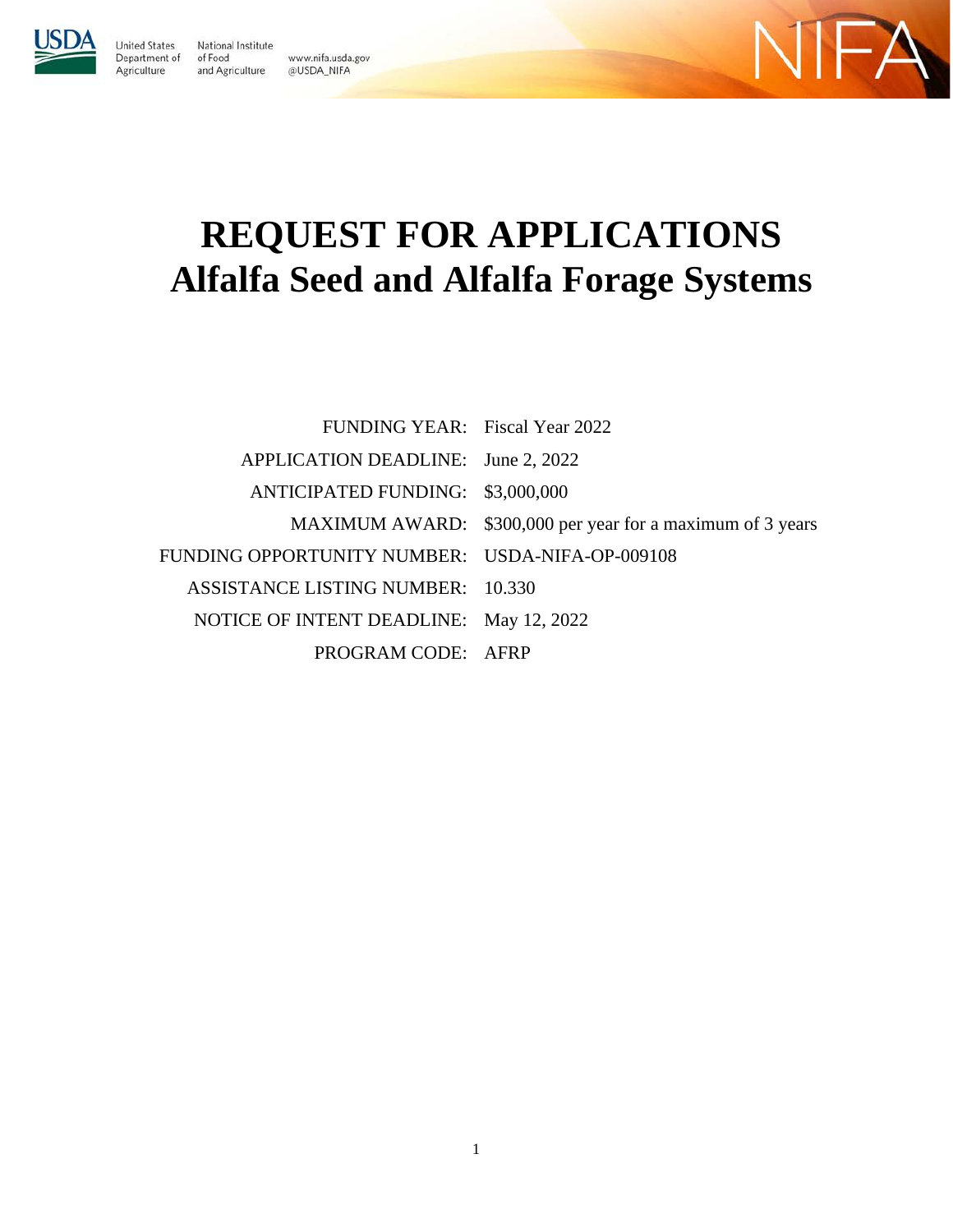# **INITIAL ANNOUNCEMENT**

National Institute of Food and Agriculture United States Department of Agriculture

*Assistance Listing:* The Alfalfa Seed and Alfalfa Forage Systems Program, formerly known as Alfalfa and Forage Research Program, (AFRP) is listed in the Assistance Listings under number Assistance Listing 10.330.

#### <span id="page-1-1"></span>**Table 1**: Key Dates and Deadlines

| <b>Task Description</b>     | Deadline                                                                  |
|-----------------------------|---------------------------------------------------------------------------|
| <b>Application:</b>         | 5:00 P.M. Eastern, June 2, 2022 [ <i>Ref to <u>Part I § C</u> of this</i> |
|                             | $RFA$ ]                                                                   |
|                             | <b>Notice of Intent:</b>   5:00 P.M. Eastern, May 12, 2022                |
| <b>Applicants Comments:</b> | Within six months from the issuance of this notice                        |
|                             | (NIFA may not consider comments received after the sixth                  |
|                             | month)                                                                    |

*Advancing Diversity, Equity, Inclusion, and Accessibility***.** NIFA recognizes research, education, and extension efforts will have the greatest impacts when equity is grounded in the programs. NIFA is committed to enhancing diversity, equity, inclusion, and accessibility of programs and encourages individuals, institutions, and organizations from underserved communities to apply to funding opportunities as lead, co-lead, or subaward recipient(s), and to engage as leaders in the peer panel review process to support the development of strong networks and collaborations. NIFA encourages applications that engage diverse communities and have broad impacts through research, education, extension, and integrated activities to address current and future challenges.

<span id="page-1-0"></span>*Stakeholder Input*. The National Institute of Food and Agriculture (NIFA) seeks comments on all request for applications (RFAs) so it can deliver programs efficiently, effectively, with integrity, and with a focus on customer service. NIFA considers comments, to the extent possible when developing RFAs and use comments to help meet the requirements of Section  $103(c)(2)$  of [the Agricultural Research, Extension, and Education Reform Act of 1998](https://nifa.usda.gov/resource/agricultural-research-extension-and-education-reform-act-1998) [\(7 U.S.C. 7613\(c\)\(2\)\).](https://uscode.house.gov/view.xhtml?req=(title:7%20section:7613%20edition:prelim)%20OR%20(granuleid:USC-prelim-title7-section7613)&f=treesort&edition=prelim&num=0&jumpTo=true) Applicants may submit written comments to [Policy@usda.gov](mailto:Policy@usda.gov) (email is for comments only). Please use the following subject line: Response to the Alfalfa Seed and Alfalfa Forage Systems RFA.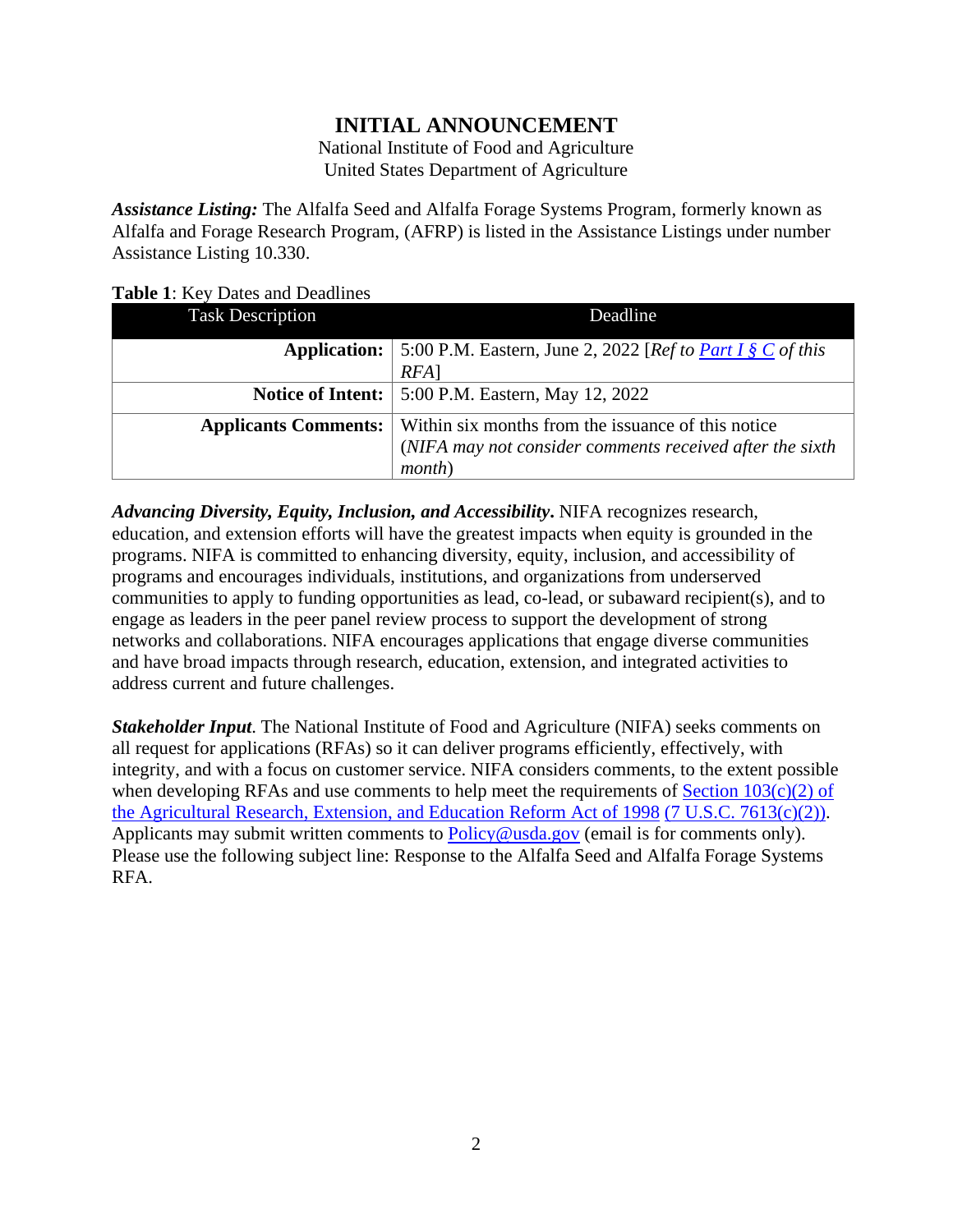#### **EXECUTIVE SUMMARY**

NIFA requests applications for the Alfalfa Seed and Alfalfa Forage Systems program, formerly known as Alfalfa and Forage Research Program, (AFRP) for fiscal year (FY) 2022. Areas of potential research include increase yield and quality; improve harvest and storage systems; develop methods to estimate forage yield and quality to support marketing and reduce producer risks; explore new and novel uses for alfalfa; improve production and quality of alfalfa seed; and document the contribution of alfalfa production systems to climate-smart agriculture, including the sequestration of carbon. This is an integrated research and extension program. The anticipated amount available for grants in FY 2022 is \$3,000,000.

This notice identifies the objectives for AFRP projects, deadlines, funding information, eligibility criteria for projects and applicants, and application forms and associated instructions.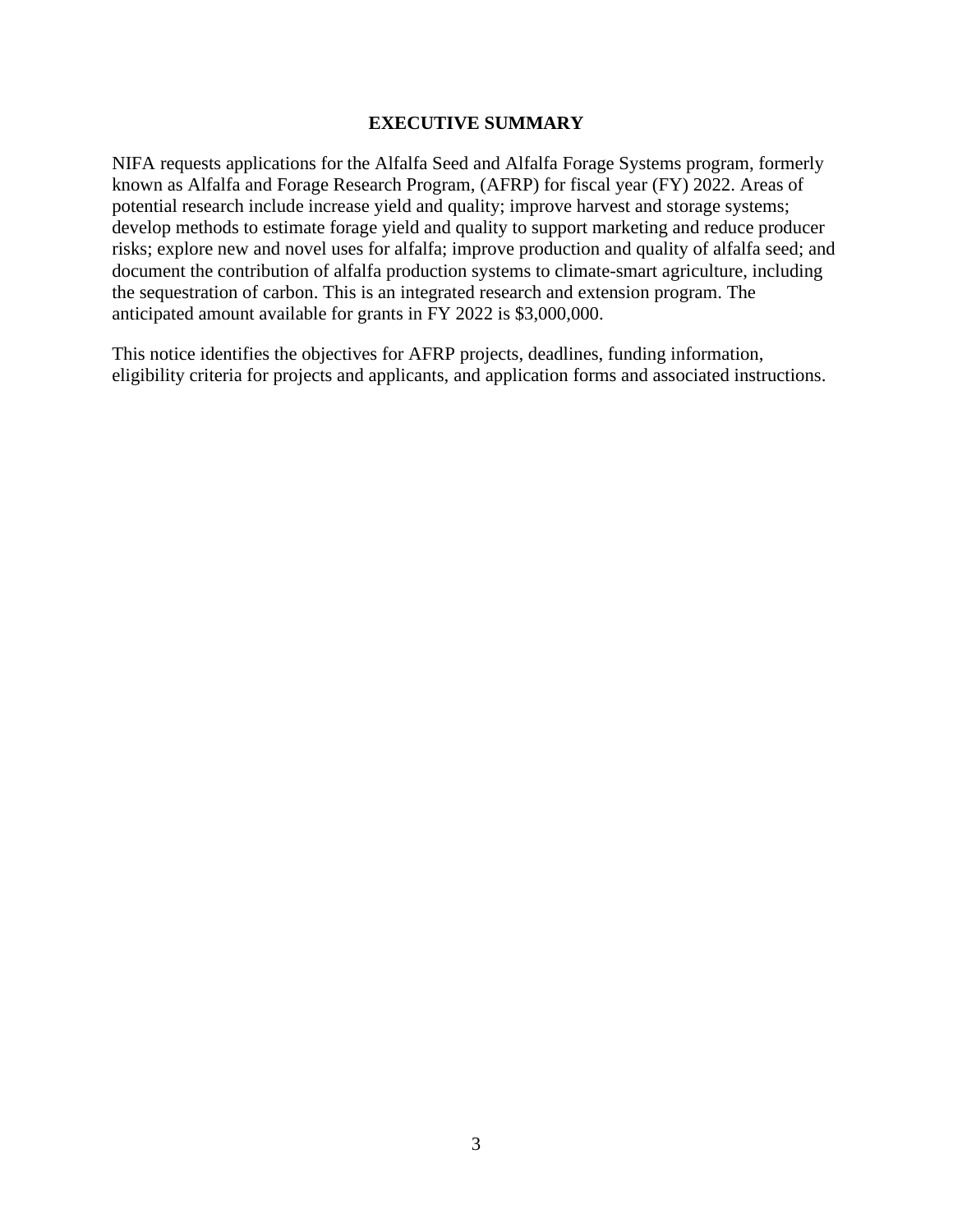<span id="page-3-0"></span>

| А.              |  |
|-----------------|--|
| В.              |  |
|                 |  |
| А.              |  |
| В.              |  |
| $\mathcal{C}$ . |  |
|                 |  |
| А.              |  |
| В.              |  |
|                 |  |
| A.              |  |
| В.              |  |
| C.              |  |
| D.              |  |
|                 |  |
| A.              |  |
| В.              |  |
| C.              |  |
| D.              |  |
|                 |  |
| A.              |  |
| B.              |  |
|                 |  |
| A.              |  |
| <b>B.</b>       |  |
| C.              |  |
|                 |  |
|                 |  |
|                 |  |

# <span id="page-3-1"></span>**TABLE OF CONTENTS**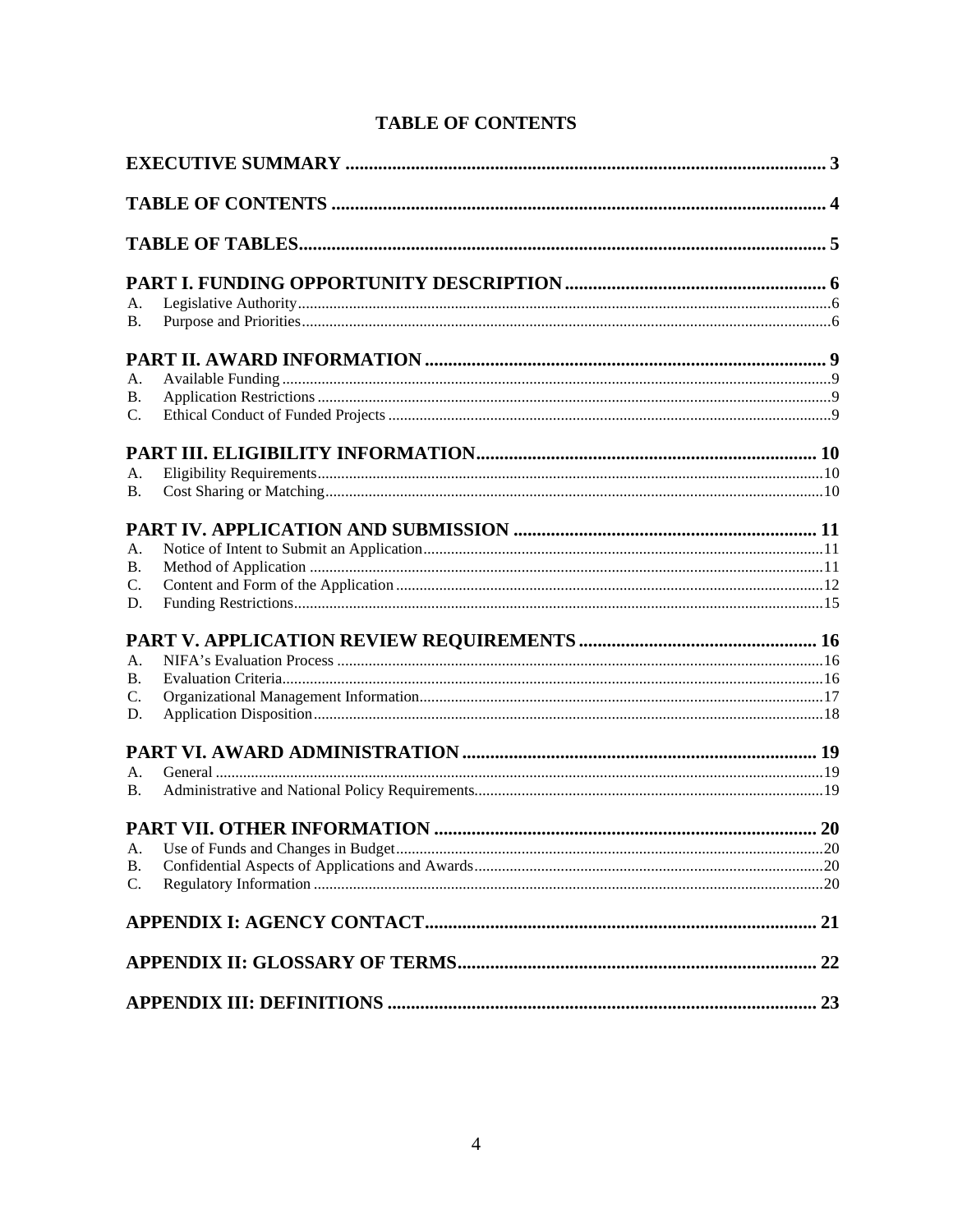# **TABLE OF TABLES**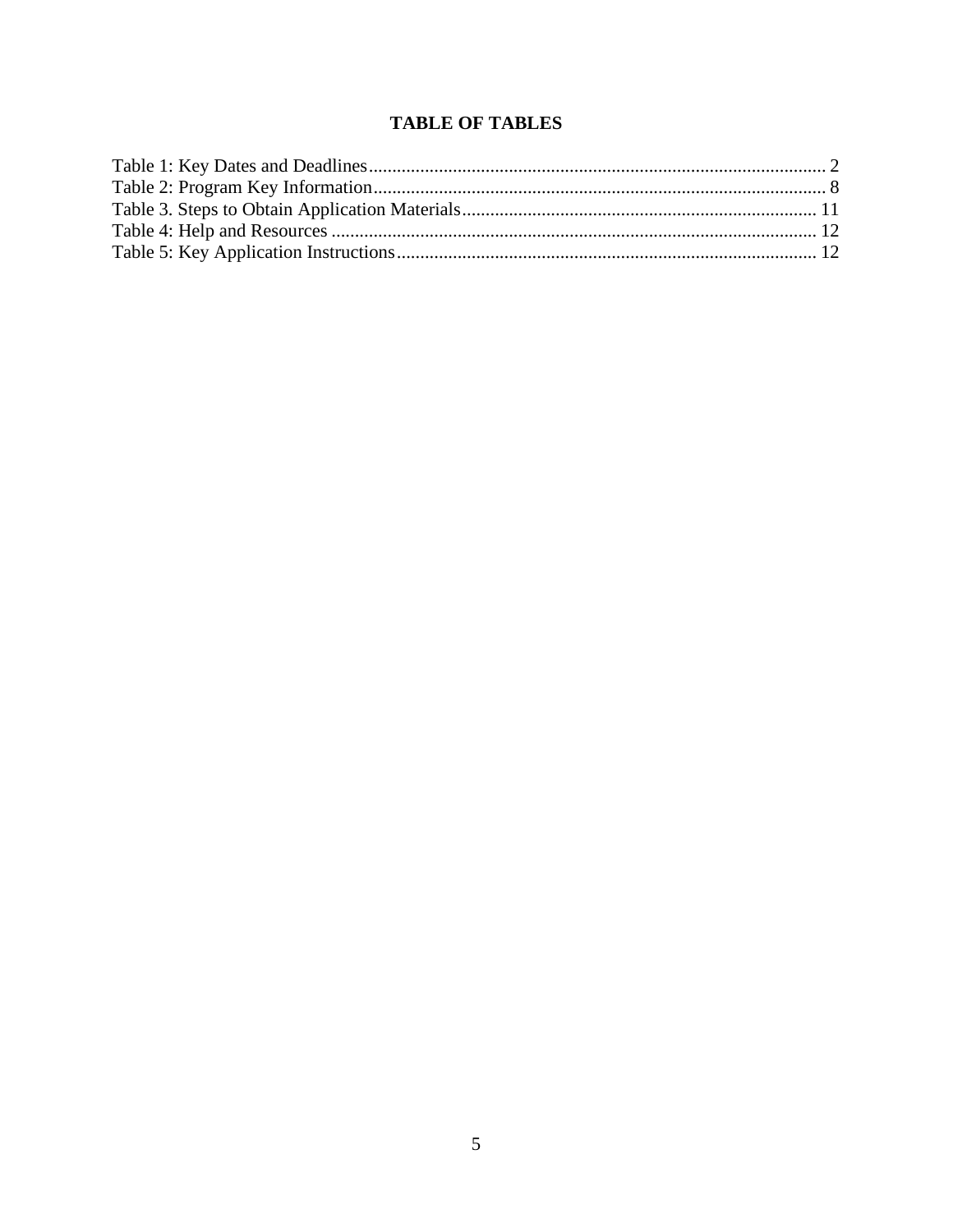## <span id="page-5-0"></span>**PART I. FUNDING OPPORTUNITY DESCRIPTION**

## <span id="page-5-1"></span>**A. Legislative Authority**

The authority for this program is contained in  $7 \text{ U.S.C. } 5925\text{ (d)}\text{ (8)}$ : High-priority research and extension initiatives as amended by Section 7209 of the Agricultural Improvement Act of 2018.

## <span id="page-5-2"></span>**B. Purpose and Priorities**

Alfalfa is essential to sustainable agricultural production systems and is an economic engine for rural communities. Value for soil conservation, nitrogen fixation, energy savings, crop rotation benefits, and wildlife habitat is high. However, to provide these societal benefits, the production of alfalfa must be profitable to farmers through market outlets so they will be willing to maintain or expand the use and acreage of alfalfa.

The AFRP is aligned with the following USDA Strategic Plan FY 2022-2026 found at [\(https://www.usda.gov/sites/default/files/documents/usda-fy-2022-2026-strategic-plan.pdf\)](https://www.usda.gov/sites/default/files/documents/usda-fy-2022-2026-strategic-plan.pdf);

- 1. Strategic Goal 2: Ensure America's Agricultural System is Equitable, Resilient, and Prosperous
- 2. Strategic Goal 3: Foster an Equitable and Competitive Marketplace for All Agricultural Producers
- 3. Strategic Goal 4: Provide All Americans Safe, Nutritious Food
- 4. Strategic Goal 5: Expand Opportunities for Economic Development and Improve Quality of Life in Rural and Tribal Communities

AFRP is an integrated research and extension program that supports technology transfer to improve overall agricultural productivity, profitability, and conservation of natural resources through conventional and organic alfalfa seed and forage production systems. AFRP encourages applicants to establish interdisciplinary and multi-location regional research and extension networks to address national priorities or regional science needs of the U.S. alfalfa industry. By bringing together expertise across multiple university, federal agency, and industry organizations and states, AFRP projects seek to enhance the effectiveness of limited state, federal, and industry resources and so produce greater long-lasting impacts.

In FY 2022, under Assistance Listing 10.330, AFRP will support the development of improved alfalfa seed and forage production systems, practices, and supporting technologies. NIFA is soliciting applications for FY 2022 under the following areas:

- 1. Increase alfalfa forage and seed yields and forage quality through improved management practices, plant breeding, and other strategies to reduce biotic and abiotic stresses and costs of production.
- 2. Improve alfalfa forage and seed harvest and storage systems, including automation that reduces labor costs, to optimize economic returns to alfalfa producers as well as endusers including milk producers.
- 3. Develop methods to estimate alfalfa forage yield and quality to support marketing as a livestock feed and instruments to reduce producer risks.
- 4. Explore new uses for alfalfa such as in fish feeds, nutritive supplements, alternative protein sources for human consumption, high-value chemical manufacturing, or other novel uses.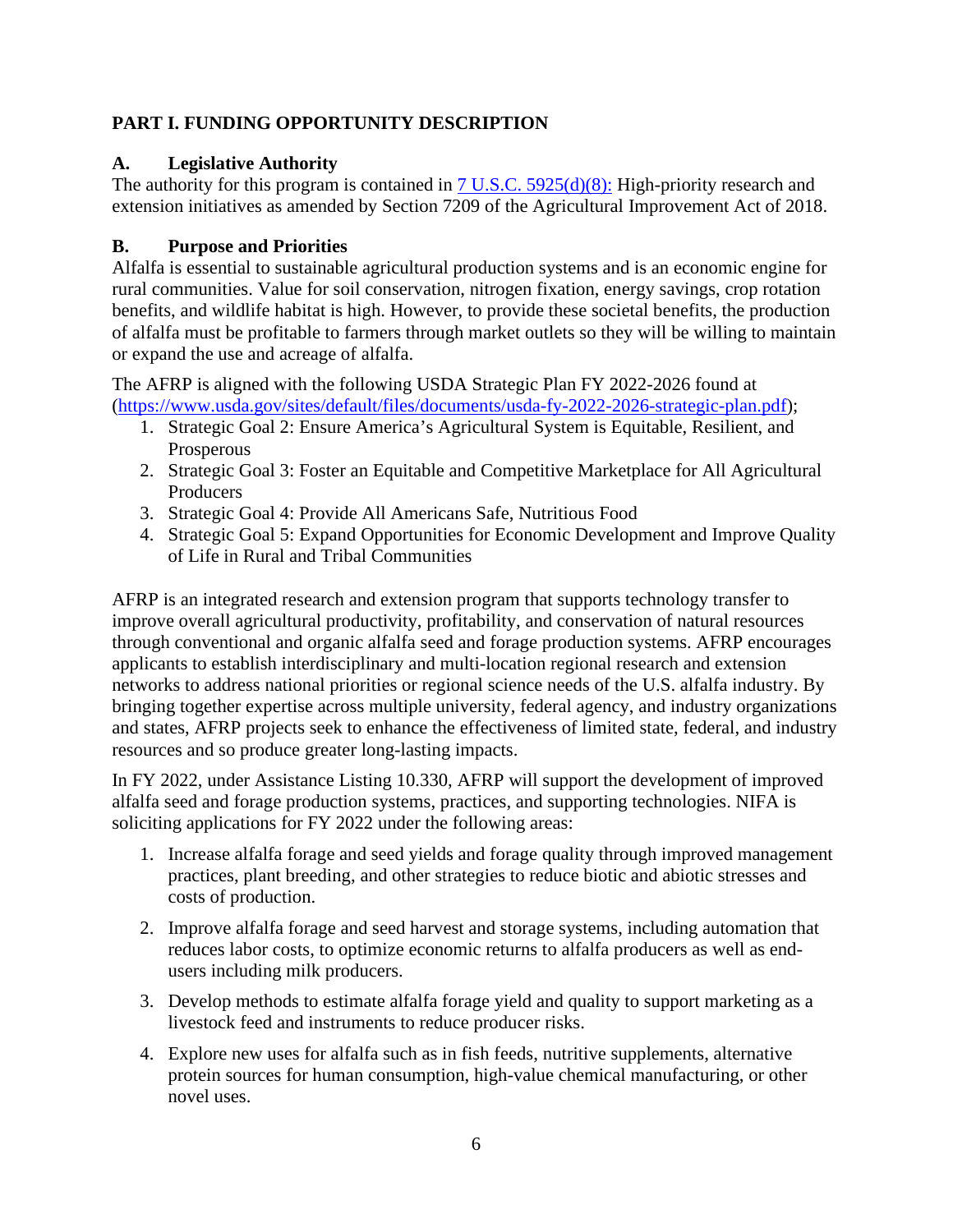- 5. Develop improved insect, disease and weed management strategies, including spotted aphid in alfalfa seed production and potential herbicide carry-over issues.
- 6. Document the contribution of alfalfa production systems to climate-smart agriculture, including the sequestration of carbon.

*Regional and National Coordination*: AFRP projects must integrate both research and extension objectives. NIFA requires regional coordination and encourages national coordination of AFRP projects. For projects with the goal of regional coordination, at least **two states from the same region** (see chart below) must have significant involvement in the project. For projects with the goal of national coordination, **states from at least two regions** must have significant involvement in the project and at least two states from each participating region must be involved.

Regional balance and the involvement of new investigators may be taken into consideration during the development of funding recommendations.

- 1. **Eastern Region**: Alabama, Connecticut, Delaware, Florida, Georgia, Indiana, Kentucky, Maine, Maryland, Massachusetts, Michigan, Mississippi, New Hampshire, New Jersey, New York, North Carolina, Ohio, Pennsylvania, Rhode Island, South Carolina, Tennessee, Vermont, Virginia, and West Virginia.
- 2. **Central Region**: Arkansas, Illinois, Iowa, Kansas, Louisiana, Minnesota, Missouri, Nebraska, North Dakota, Oklahoma, South Dakota, Texas, and Wisconsin.
- 3. **Western Region**: Alaska, Arizona, California, Colorado, Hawai'i, Idaho, Montana, Nevada, New México, Oregon, Utah, Washington, and Wyoming.

 NIFA welcomes (but does not require) applicants to work with the [Extension Foundation](https://gcc02.safelinks.protection.outlook.com/?url=http%3A%2F%2Fextension.org%2F&data=04%7C01%7C%7Ca20ab3b70b594250729308d9b8d16d39%7Ced5b36e701ee4ebc867ee03cfa0d4697%7C0%7C0%7C637744031880128218%7CUnknown%7CTWFpbGZsb3d8eyJWIjoiMC4wLjAwMDAiLCJQIjoiV2luMzIiLCJBTiI6Ik1haWwiLCJXVCI6Mn0%3D%7C3000&sdata=O1FPITwYnPL9bUoa6KlWT3HGCAodXoe4WabAWYMPwUs%3D&reserved=0) for the development and delivery of content for the public and for Extension professionals nationwide through [Connect Extension,](https://gcc02.safelinks.protection.outlook.com/?url=http%3A%2F%2Fconnect.extension.org%2F&data=04%7C01%7C%7Ca20ab3b70b594250729308d9b8d16d39%7Ced5b36e701ee4ebc867ee03cfa0d4697%7C0%7C0%7C637744031880128218%7CUnknown%7CTWFpbGZsb3d8eyJWIjoiMC4wLjAwMDAiLCJQIjoiV2luMzIiLCJBTiI6Ik1haWwiLCJXVCI6Mn0%3D%7C3000&sdata=BvJWf0GqWsEOZBxeTIFyE0pVGEuxR95tkXzOccIQKeA%3D&reserved=0) or a [National Cooperative Extension Project website.](https://gcc02.safelinks.protection.outlook.com/?url=https%3A%2F%2Fextension.org%2Fnational-cooperative-extension-projects%2F&data=04%7C01%7C%7Ca20ab3b70b594250729308d9b8d16d39%7Ced5b36e701ee4ebc867ee03cfa0d4697%7C0%7C0%7C637744031880128218%7CUnknown%7CTWFpbGZsb3d8eyJWIjoiMC4wLjAwMDAiLCJQIjoiV2luMzIiLCJBTiI6Ik1haWwiLCJXVCI6Mn0%3D%7C3000&sdata=%2BNLyg2ocosC8NESorX3VwJSeDDNnw9IturIgC2JMlNk%3D&reserved=0) Traditional ecological knowledge may or may not be a topic to satisfy the above-mentioned objectives.

*Global Engagement*. NIFA supports global engagement that advances U.S. agricultural goals. NIFA recognizes that collaboration with international partners may be necessary to attain the agency's goals for U.S. agriculture, promote global competence of our nation's future agricultural workforce, and promote safe and nutritious food security in a growing world. Therefore, although application to this RFA is limited to eligible U.S. institutions, applicants may collaborate with international partners, to include subcontracts to international partners or other institutions. Applications must clearly demonstrate benefits to the U.S.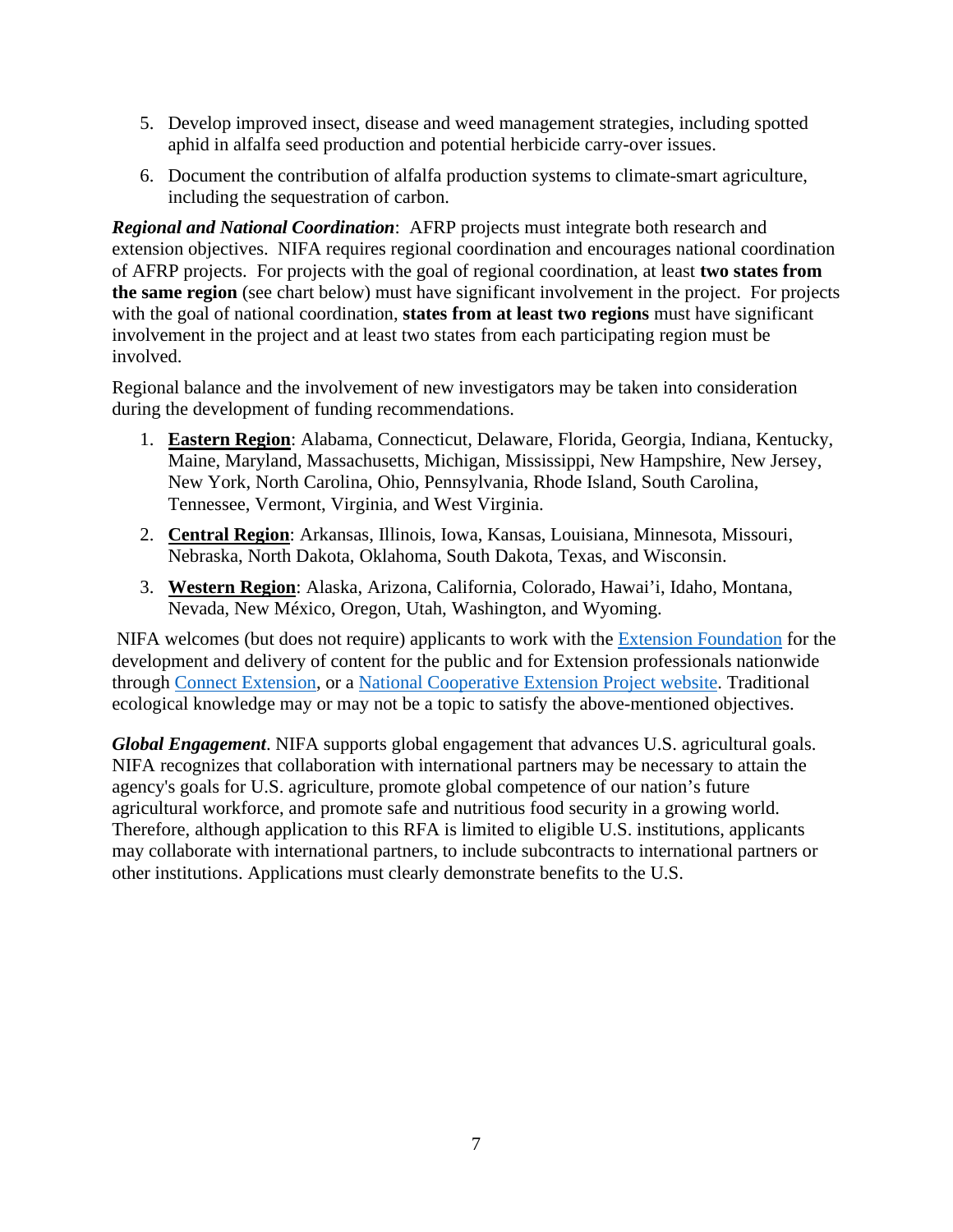<span id="page-7-1"></span><span id="page-7-0"></span>

|                                         | Title Description                       |
|-----------------------------------------|-----------------------------------------|
| <b>Program Code:</b>                    | <b>AFRP</b>                             |
| <b>Program Code Name:</b>               | Alfalfa Seed and Alfalfa Forage Systems |
| <b>Assistance Listing (CFDA) Number</b> | 10.330                                  |
| <b>Project Type:</b>                    | <b>Research and Extension</b>           |
| <b>Grant Type:</b>                      | Standard                                |
| <b>Application Deadline</b>             | June 2, 2022                            |
| <b>Grant Duration:</b>                  | Maximum 36 months                       |
| Anticipated # of Awards:                | 10                                      |
| <b>Maximum Award Amount:</b>            | \$900,000                               |

<span id="page-7-2"></span>**Table 2**: Program Key Information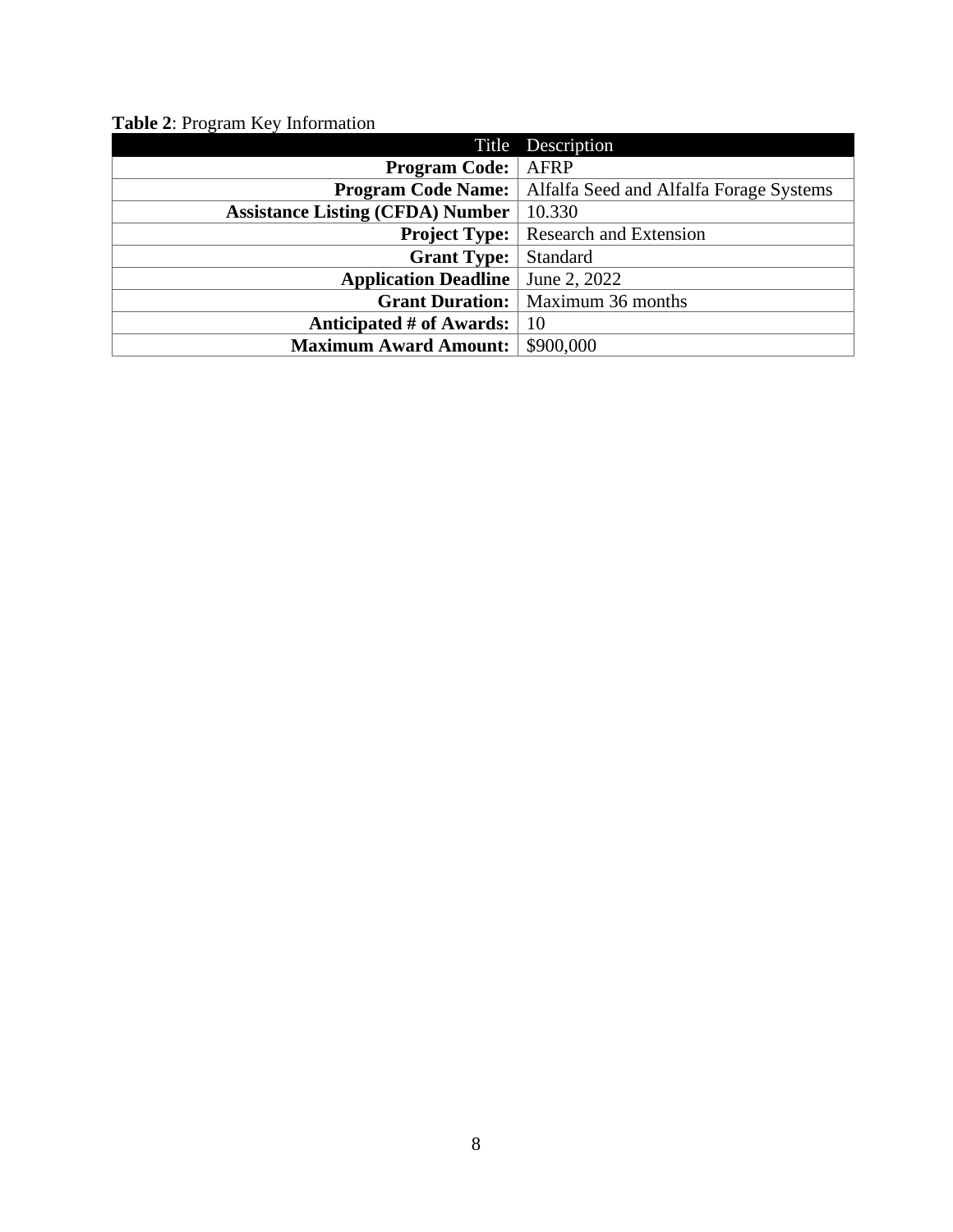#### **PART II. AWARD INFORMATION**

#### <span id="page-8-0"></span>**A. Available Funding**

The anticipated amount available for AFRP in FY2022 is \$3.0 million. The total project budget requested cannot exceed a maximum of \$300,000 per year for a project period of up to three years, including indirect costs. NIFA will award funds as standard grants. USDA is not committed to fund any particular application or to make a specific number of awards. The [Automated Standard Application for Payments,](https://www.fiscal.treasury.gov/fsservices/gov/pmt/asap/asap_home.htm) operated by the Department of Treasury, Bureau of Fiscal Service, is the designated payment system for awards resulting from this RFA.

#### <span id="page-8-1"></span>**B. Application Restrictions**

NIFA will evaluate applications using the criteria described in [Part V](#page-15-0) of this RFA. Application for FY2022 is limited to the following applications types:

- 1. *New application*: New applications will be evaluated using the criteria described in [Part](#page-15-0)  [V](#page-15-0) of this RFA and are subject to the due dates herein (see [Appendix III](#page-22-0) for definition).
- 2. *Resubmitted application*: Resubmitted applications must include a response to the previous review panel summary and are subject to the same criteria and due dates herein. Resubmitted applicants must enter the NIFA-assigned proposal number of the previously submitted application in the *Federal Field (Field 4)* on the application form (see [Appendix III](#page-22-0) for definition).

#### <span id="page-8-2"></span>**C. Ethical Conduct of Funded Projects**

In accordance with sections [2, 3, and 8 of 2 CFR Part 422,](https://www.ecfr.gov/cgi-bin/text-idx?SID=3f96ab05cf1fc2d2713e5e46755e7696&mc=true&node=pt2.1.422&rgn=div5#se2.1.422_12) institutions that conduct USDAfunded extramural research must foster an atmosphere conducive to research integrity, bear primary responsibility for prevention and detection of research misconduct, and maintain and effectively communicate and train their staff regarding policies and procedures. In the event an application to NIFA results in an award, the Authorized Representative (AR) assures, through acceptance of the award that the institution will comply with the above requirements. Award recipients must, upon request, make available to NIFA the policies, procedures, and documentation to support the conduct of the training. See [Responsible and Ethical Conduct of](https://nifa.usda.gov/responsible-and-ethical-conduct-research)  [Research](https://nifa.usda.gov/responsible-and-ethical-conduct-research) for further information.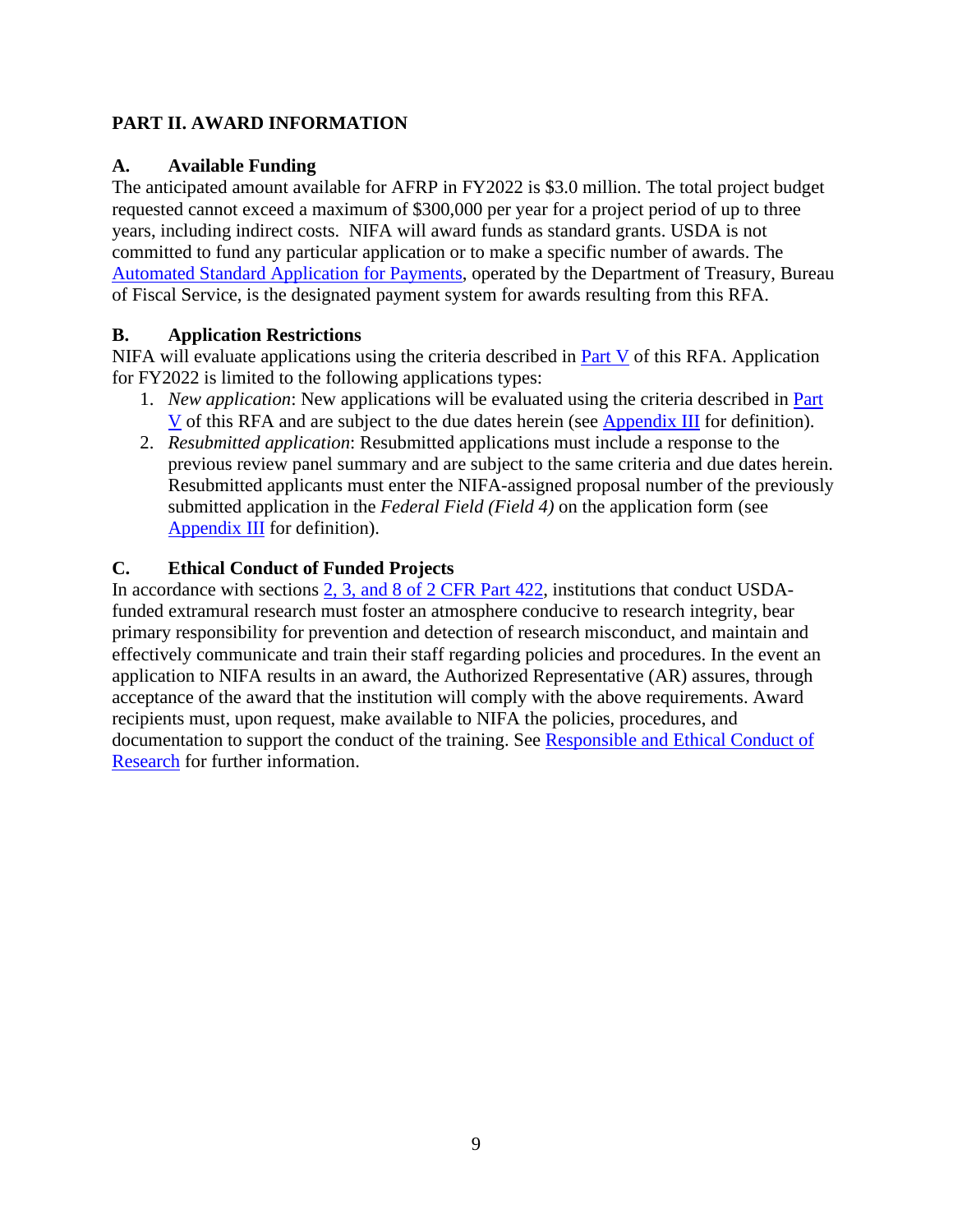## <span id="page-9-0"></span>**PART III. ELIGIBILITY INFORMATION**

#### <span id="page-9-1"></span>**A. Eligibility Requirements**

Applications for AFRP may only be submitted by (1) State agricultural experiment stations; (2) Colleges and universities; (3) University research foundations; (4) Other research institutions and organizations; (5) Federal agencies; (6) National laboratories; (7) Private organizations, foundations or corporations; (8) Individuals who are United States citizens or nationals; or (9) A group consisting of two or more of the entities described in (1) through (8). Award recipients may subcontract to organizations not eligible to apply provided such organizations are necessary for the conduct of the project. Failure to meet an eligibility criterion by the application deadline may result in the application being excluded from consideration or, even though an application may be reviewed, will preclude NIFA from making an award.

*Duplicate or Multiple Submissions* – duplicate or multiple submissions are not allowed. NIFA will disqualify both applications if an applicant submits duplicate or multiple submissions. For those new to Federal financial assistance, NIFA's [Grants Overview](https://nifa.usda.gov/resource/grants-overview) provides highly recommended information about grants and other resources to help understand the Federal awards process.

#### <span id="page-9-2"></span>**B. Cost Sharing or Matching**

The matching funds requirements for this program may be found at [7 U.S.C. 5925\(a\)\(2\).](https://uscode.house.gov/view.xhtml?req=(title:7%20section:5925%20edition:prelim)%20OR%20(granuleid:USC-prelim-title7-section5925)&f=treesort&edition=prelim&num=0&jumpTo=true) In general, an entity receiving a grant shall provide non-Federal matching funds (including funds from an agricultural commodity promotion, research, and information program) equal to not less than the amount of the grant unless the program is granted a waiver as indicated in paragraph (C)of [7 U.S.C. 5925\(a\)\(2\)b](https://uscode.house.gov/view.xhtml?req=(title:7%20section:5925%20edition:prelim)%20OR%20(granuleid:USC-prelim-title7-section5925)&f=treesort&edition=prelim&num=0&jumpTo=true)elow.

- 1. Matching funds requirement
	- a. In general, Subject to subparagraph (C), an entity receiving a grant under paragraph (1) shall provide non-Federal matching funds (including funds from an agricultural commodity promotion, research, and information program) equal to not less than the amount of the grant.
	- b. In-kind support: Non-Federal matching funds described in subparagraph (A) may include in-kind support.

Waiver: The Secretary may waive the matching funds requirement under subparagraph (A) with respect to a research project if the Secretary determines that-

- i. the results of the project are of a particular benefit to a specific agricultural commodity, but those results are likely to be applicable to agricultural commodities generally; or
- <span id="page-9-3"></span>ii. the project: involves a minor commodity, deals with scientifically important research, and the recipient is unable to satisfy the matching funds requirement.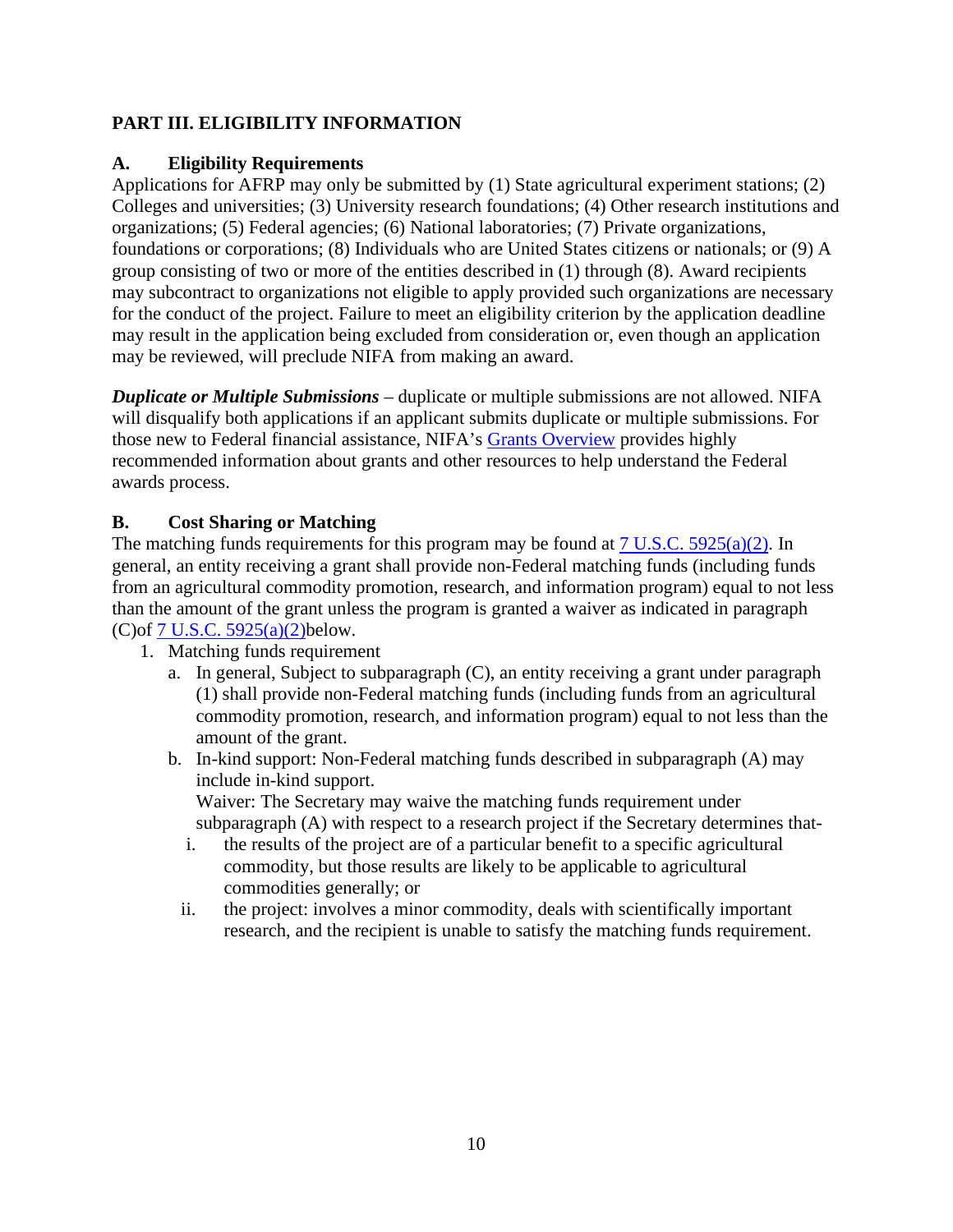# **PART IV. APPLICATION AND SUBMISSION**

### <span id="page-10-0"></span>**A. Notice of Intent to Submit an Application**

Prospective applicants are asked to email a Notice of Intent to Submit an Application by 5 p.m. Eastern time on May 12, 2022, to "sm.nifa.scri@usda.gov". This notification is not required and does not enter into the review of a subsequent application. The information it contains will be used by program staff to plan the review process. It will not be used for screening for project appropriateness or applicant eligibility, nor will feedback be offered.

This email should include the following information:

- 1. Descriptive (draft) title of proposed research
- 2. Name of the Project Director and Applicant Institution name
- 3. Names of other potential co-Project Directors and their affiliations, if applicable
- 4. Priority area(s) addressed
- 5. Subject line of email should read: AFRP Intent to Submit
- 6. E-mail should be sent to [SM.NIFA.SCRI@USDA.GOV](mailto:SM.NIFA.SCRI@USDA.GOV)

Notification of intent message should be succinct. Please do not include abstract, bios, or information other than what is requested.

#### <span id="page-10-1"></span>**B. Method of Application**

Applicants must apply to this RFA electronically; no other method or response is accepted. The electronic application for this RFA and additional resources are available on [Grants.gov](https://www.grants.gov/) and [Grants 101.](https://www.grants.gov/web/grants/learn-grants/grants-101/pre-award-phase.html/) **Table 3** provides instructions on how to obtain an electronic application. **Part III** of the NIFA Grants Application Guide contains detailed information regarding the [Grants.gov](https://www.grants.gov/) registration process. The NIFA Grants Application Guide is contained in the specific funding opportunity package or a sample of the guide can be found [here.](https://nifa.usda.gov/resource/nifa-grantsgov-application-guide) When applying for a NIFA award, it is important to reference the version of the guide that is included in the specific funding opportunity application package.

| <b>Steps</b>              | Action                                                                                                                                      |
|---------------------------|---------------------------------------------------------------------------------------------------------------------------------------------|
| <b>Step One: Register</b> | <i>New Users</i> to <b>Grants</b> , gov must register early with <b>Grants</b> , gov prior to<br>submitting an application (Register Here). |
| <b>Step Two:</b>          | Download and Install Adobe Reader (see Adobe Software Compatibility                                                                         |
| <b>Download Adobe</b>     | for basic system requirements).                                                                                                             |
| <b>Step Three: Find</b>   | Using this funding opportunity number USDA-NIFA-OP-009108, search                                                                           |
| <b>Application</b>        | for application here: Opportunity Package.                                                                                                  |
| <b>Step Four: Assess</b>  | Contact an AR prior to starting an application to assess the organization's                                                                 |
| <b>Readiness</b>          | readiness to submit an electronic application.                                                                                              |

#### <span id="page-10-2"></span>**Table 3.** Steps to Obtain Application Materials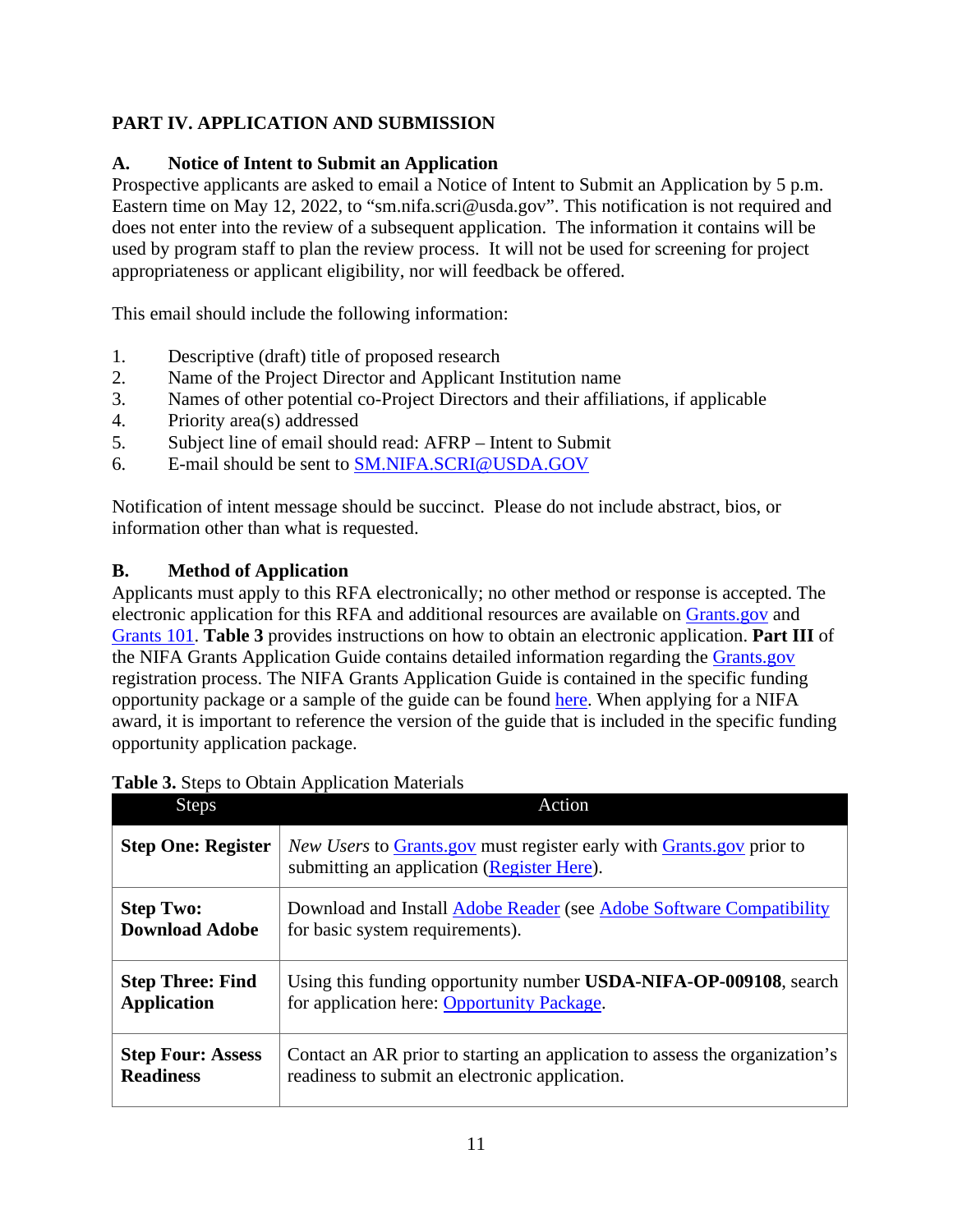#### <span id="page-11-1"></span>**Table 4**: Help and Resources

| <b>Grants.gov Support</b>                    | <b>NIFA Support</b>                                      |
|----------------------------------------------|----------------------------------------------------------|
| <b>Grants.gov Online Support</b>             | Email: grantapplicationquestions@usda.gov                |
| Telephone support: 800-518-4726 Toll-        |                                                          |
| Free or 606-545-5035                         | Key Information: Business hours: Monday thru             |
| Email support: support@grants.gov            | Friday, 7a.m. – 5p.m. ET, except <u>federal holidays</u> |
| Self-service customer-based support:         |                                                          |
| Grants.gov                                   |                                                          |
| iPortalgrantapplication questions @ usda.gov |                                                          |
| Key Information: Customer service            |                                                          |
| business Hours 24/7, except federal          |                                                          |
| holidays.                                    |                                                          |

# <span id="page-11-0"></span>**C. Content and Form of the Application**

The application guide is part of the corresponding application package for this RFA. The RFA overrides the application guide if there is a discrepancy between the two documents. NIFA will accept subsequent submissions to an application until the application deadline. However, applicants that do not meet the application requirements, to include partial applications, risk being excluded from NIFA's review. NIFA will assign a proposal number to all applications that meet the requirements of this RFA. Applicants must refer to the proposal number when corresponding with NIFA. **Table 5** outlines other key instructions for applicants.

| Instruction                                                                                                                                                 | References<br>(All references are to the Application<br>Guide) |
|-------------------------------------------------------------------------------------------------------------------------------------------------------------|----------------------------------------------------------------|
| Attachments must be in a portable document<br>format (PDF) format.                                                                                          | Part IV                                                        |
| Check the manifest of submitted files to verify<br>attachments are in the correct format.                                                                   | Part IV                                                        |
| Conduct an administrative review of the<br>application before submission.                                                                                   | Part IV                                                        |
| Follow the submission instructions.                                                                                                                         | Part V                                                         |
| Provide an accurate email address, where<br>designated, on the SF-424 R&R.                                                                                  | Part V                                                         |
| Contact the <b>Grants</b> gov helpdesk for technical<br>support and keep a record of the<br>correspondence.                                                 | N/A                                                            |
| Contact NIFA if applicant does not received<br>correspondence from NIFA regarding an<br>application within 10 business days of the<br>application deadline. | N/A                                                            |

#### <span id="page-11-2"></span>**Table 5**: Key Application Instructions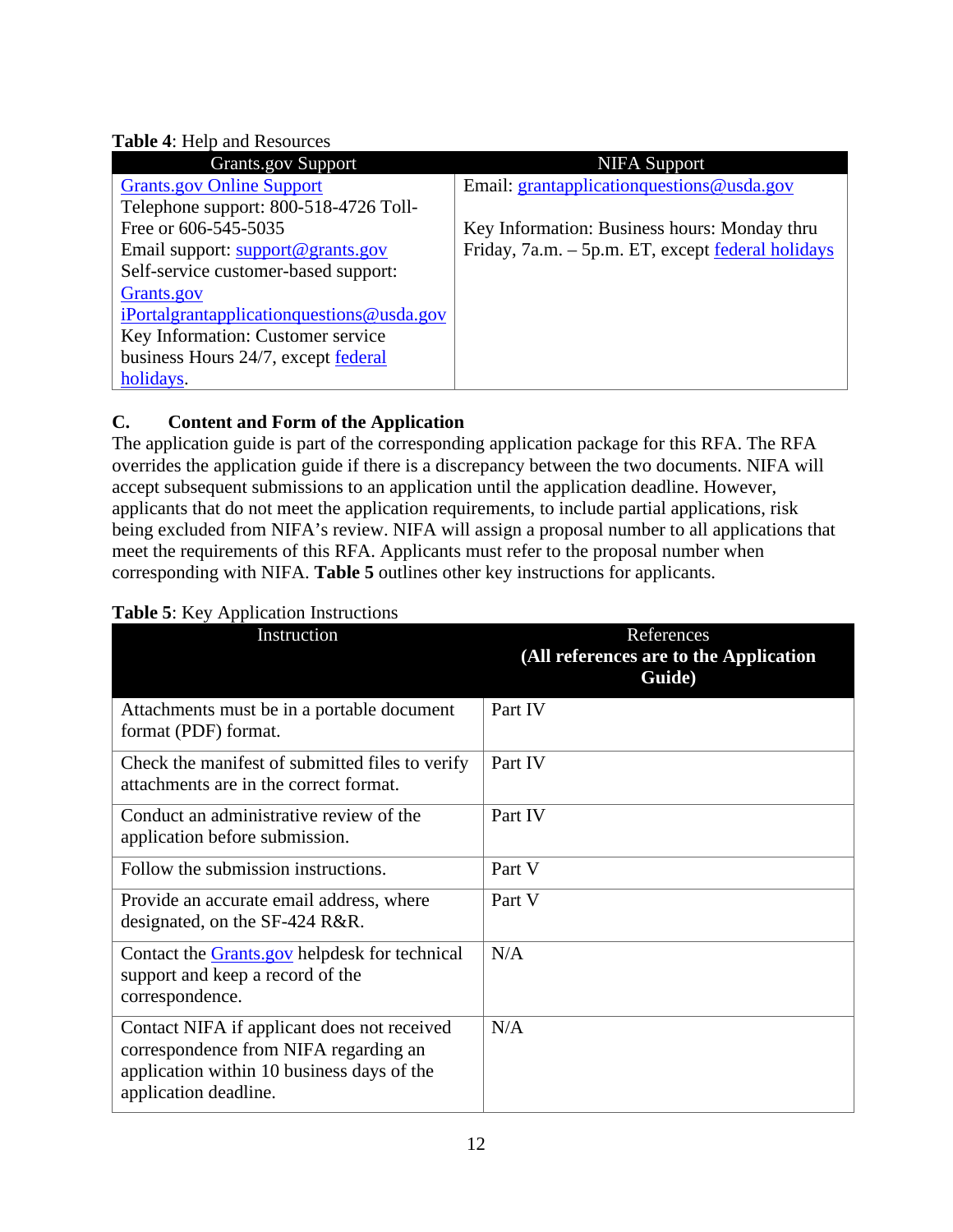*SF 424 R&R Cover Sheet*. See **Part V** of the Application Guide for the required certifications and assurances.

#### *SF 424 R&R Project/Performance Site Location(s)*. See **Part V** of the **Application Guide**.

#### *R&R Other Project Information Form*. See **Part V** of the **Application Guide**.

- 1. **Field 7**. Project Summary (PS)/Abstract. The PS must show how the project goals align with the program goals of the AFRP. See **Part V** of the Application Guide for instructions and suggested templates. Please use Project Summary template provided.
- 2. **Field 8**. Project Narrative (PN). The PN must not exceed 24 *1.5 spaced* pages of written text using 12-point type and one inch margins and up to 4 *1.5 spaced* additional pages for figures and tables (the font size for tables should be no smaller than 11 point). If figures and tables are imbedded in the text, the Project Narrative must not exceed 28 *1.5 spaced* pages. The page limits outlined here ensure fair and equitable competition. Some appendices to the PN are required and others are allowed if they are directly germane to the proposed project. Do not add appendices to circumvent the page limit. The PN must include all the following:
	- a. **Introduction**: First identify which of the six program areas you are applying for and the % of your project in each area. Clearly state the high priority need of the alfalfa industry, who will benefit and how they will benefit, and the research goals. Summarize the body of knowledge or other past activities related to your proposed research, citing the work of key project personnel or others that is relevant to the project. Preliminary data or information pertinent to the proposed research should be included in this section.
	- b. **Rational and significance**: Concisely present the rationale behind the proposed research as it relates to alfalfa forage or seed production. This section should address: (a) The priority-setting process and method of engaging stakeholder involvement in problem identification, planning, implementation of the research, evaluation, and utilization of results; (b) Describe any coordination of the research in national or regional efforts, and how this research complements other work conducted by landgrant and other universities, Federal agencies, and industry; and (c) Discuss novel ideas or contributions that the proposed project offers.
	- c. **Objectives**: Include a list of project objectives.
	- d. **Approach**: Describe how you will address each stated objective. Include in your approach: (a) Methods to be used in carrying out the research and extension components; (b) Means by which results will be analyzed, assessed, and interpreted; and (c) A detailed description of how you will communicate your findings and transfer technologies to intended users.
- 3. **Field 12**, Add Other Attachments. See **Part V** of the Application Guide. The following Appendices are **REQUIRED.** Appendices should use 12-point font with one-inch margins and 1.5 spacing between lines.
	- a. **Appendix A: Project Management Plan –** Not to exceed 5 pages. Include in this appendix the project timeline and a clear description of each team members' roles and responsibilities.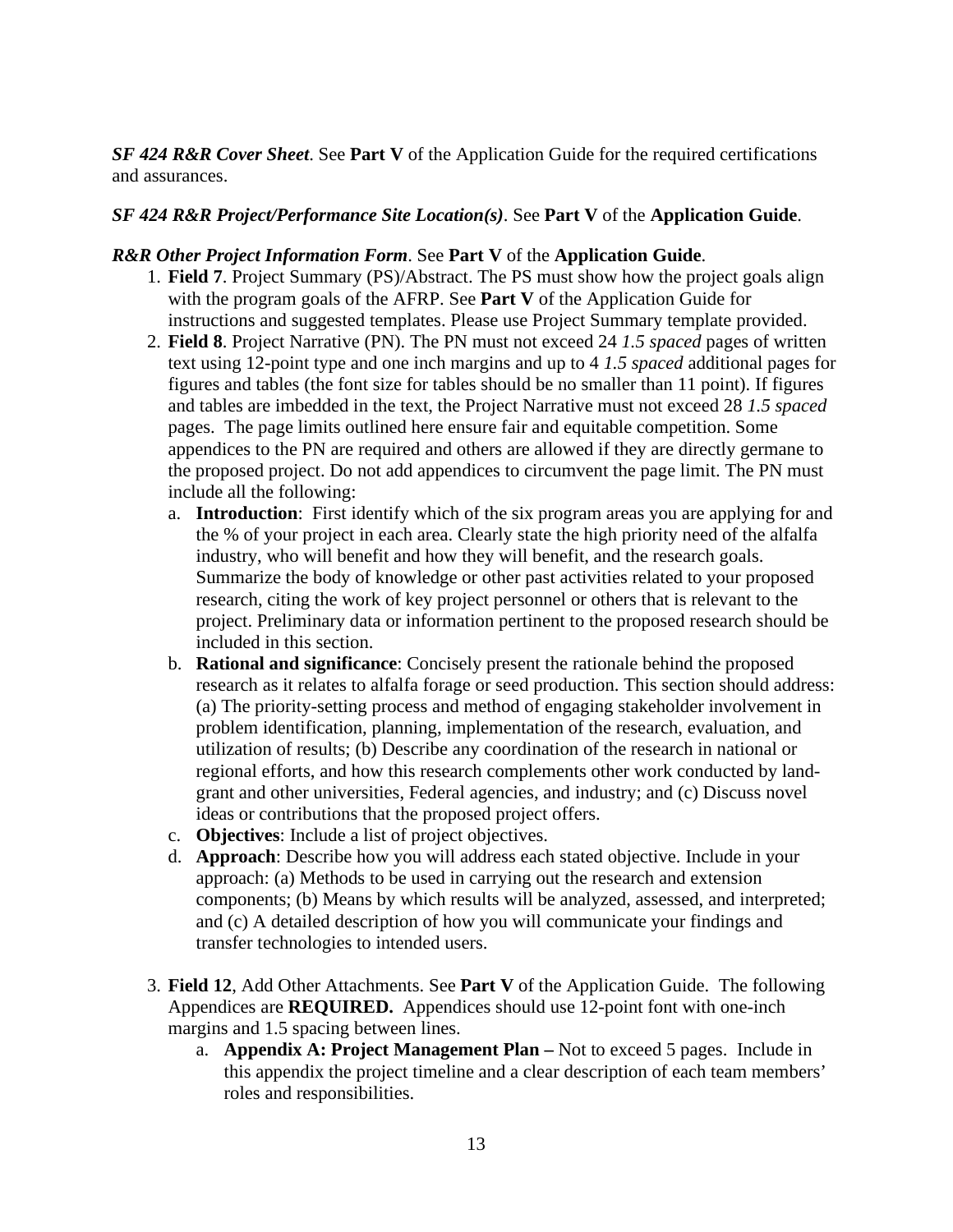- b. **Appendix B: Data Management Plan**  Not to exceed 5 pages. The Data Management Plan should detail how project data will be curated and made available once the project is completed.
- c. **Appendix C**: **Response to Previous Review** Not to exceed 7 pages. If this application is a resubmission of a previous application, a response to the previous review is required. Include the application number of the previous application in your response.

*R&R Senior/Key Person Profile (Expanded)*. See **Part V** of the **Application Guide** for profile requirements, details about the biographical sketch, and suggested support templates.

*R&R Personal Data*. This information is voluntary and is not a precondition of award (see **Part V** of the **Application Guide**).

#### *R&R Budget*. See **Part V** of the **Application Guide**.

- 1. **Match** If an applicant concludes that the matching requirements described under [Part](#page-9-2)  [III § B](#page-9-2) of this RFA is not applicable to them; the applicant must include an explanation of their conclusion in the *budget justification*. NIFA will consider this justification when determining final matching requirements or if required matching can be waived. NIFA retains the right to make final determinations regarding matching requirements. Grants that require matching funds as specified under [Part III § B](#page-9-2) of this RFA must list in their *budget justification* the matching sources, the identification of the entity(ies) providing the match, and the total pledged amount. A written verification of commitments of matching support (a pledge agreement) is not required. However, applicants are subject to the documentation, valuing and reporting requirements, as specified in [2 CFR Part 200, "Uniform Administrative Requirements, Cost Principles,](https://www.ecfr.gov/cgi-bin/text-idx?SID=39448527cdd5ebd0a063b91b8b44f0f5&mc=true&node=pt2.1.200&rgn=div5)  [and Audit Requirements for Federal Awards \(the Uniform Guidance\),](https://www.ecfr.gov/cgi-bin/text-idx?SID=39448527cdd5ebd0a063b91b8b44f0f5&mc=true&node=pt2.1.200&rgn=div5)" and [7 CFR 3430,](https://www.ecfr.gov/cgi-bin/text-idx?SID=1a74011311d649ff6313ca273791b131&mc=true&node=pt7.15.3430&rgn=div5)  ["Competitive and Noncompetitive Non-Formula Federal Assistance Programs – General](https://www.ecfr.gov/cgi-bin/text-idx?SID=1a74011311d649ff6313ca273791b131&mc=true&node=pt7.15.3430&rgn=div5)  [Award Administrative Provisions.](https://www.ecfr.gov/cgi-bin/text-idx?SID=1a74011311d649ff6313ca273791b131&mc=true&node=pt7.15.3430&rgn=div5)"
- 2. **Indirect costs (IDC)** See **Part IV §** D of this RFA for funding restrictions regarding indirect cost, and **Part V** of the **Application Guide** for additional information.

*Data Management Plan*. A DMP is required for this program. Applicants should clearly articulate how the project director (PD) and co-PDs plan to manage and disseminate the data generated by the project. The DMP will be considered during the merit review process (see [Part](#page-15-2)  [V § B](#page-15-2) of this RFA, [NIFA's Data Management Plan\)](https://nifa.usda.gov/resource/data-management-plan-nifa-funded-research-projects). If you need help in preparing a data management plan or have questions about what constitutes a data management plan for this role (including questions about data privacy, etc.), please contact the NIFA program contacts listed at the end of this RFA.

#### *Supplemental Information Form*. See **Part V** of the **Application Guide**.

- 1. Field 2. Program to which the applicant is applying. Enter the program name (*Alfalfa Seed and Alfalfa Forage Systems* and the program code (*AFRP*). Accurate entry is critical.
- 2. Field 8. Conflict of Interest List. See **Part V** of the Application Guide.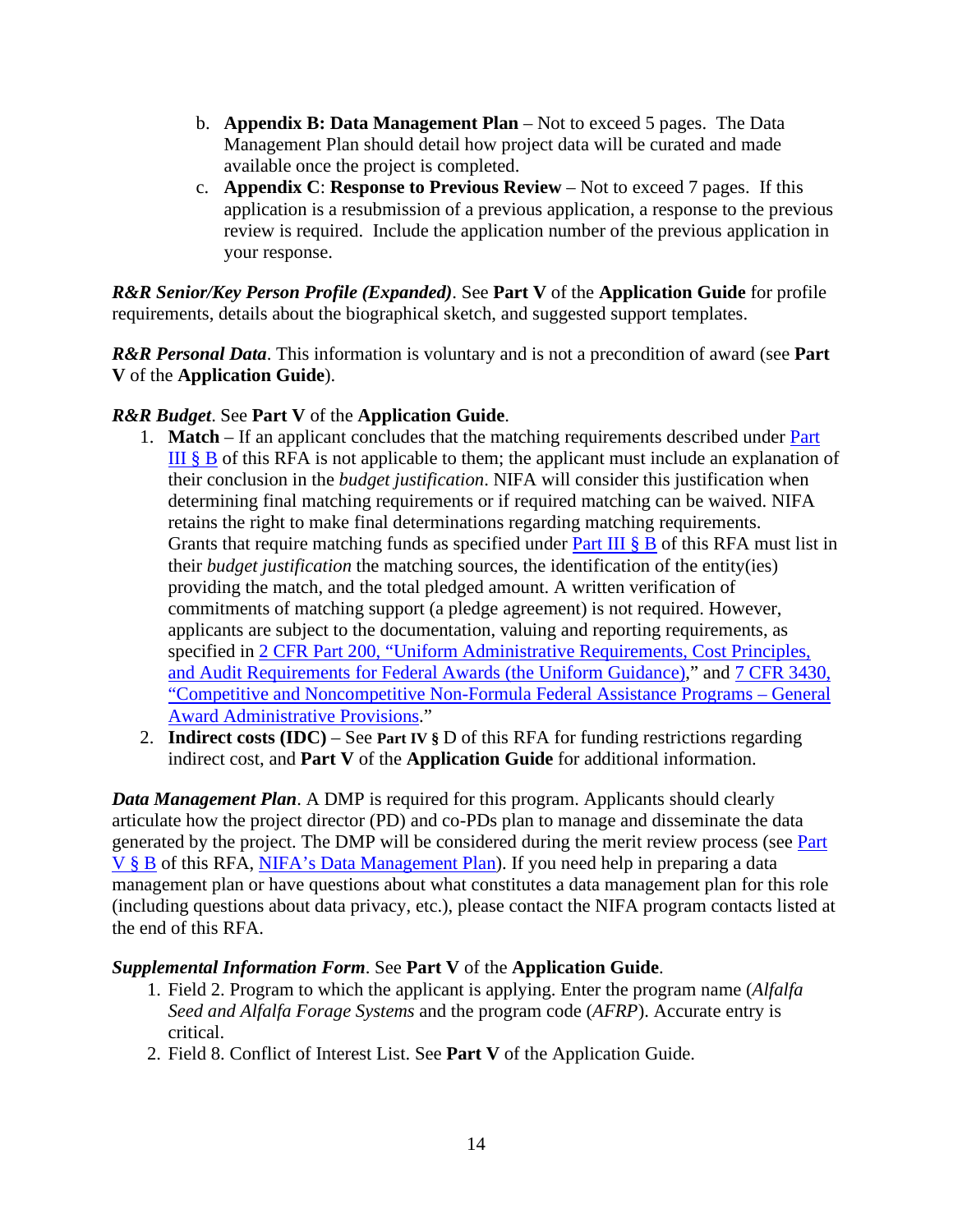*Representations Regarding Felony Conviction and Tax Delinquent Status for Corporate Applicants*. This is required for corporate applicants. See **Part VI § 2** of the **Application Guide** for a description of the term, "corporation."

# <span id="page-14-0"></span>**D. Funding Restrictions**

*Indirect Cost (IDC) not to exceed 30 percent of Total Federal Funds Awarded (TFFA) of the recipient*. Section 1462(a) and (c) of the National Agricultural Research, Extension, and [Teaching Policy Act of 1977 \(NARETPA\)](https://nifa.usda.gov/sites/default/files/resource/nar77.pdf) limits IDC for the overall award to 30 percent of Total Federal Funds Awarded (TFFA) under a research, education, or extension grant. The maximum IDC rate allowed under the award is determined by calculating the amount of IDC using:

- 1. the sum of an institution's negotiated indirect cost rate and the indirect cost rate charged by sub-awardees, if any; or
- 2. 30 percent of TFFA.

The maximum allowable IDC rate under the award, including the IDC charged by the subawardee(s), if any, is the lesser of the two rates.

If the result of number one is the lesser of the two rates, the grant recipient is allowed to charge the negotiated IDC rate on the prime award and the sub-award(s), if any. Any sub-awards would be subject to the sub-awardee's negotiated IDC rate. The sub-awardee may charge its negotiated IDC rate on its portion of the award, provided the sum of the IDC rate charged under the award by the prime awardee and the sub-awardee(s) does not exceed 30 percent of the TFFA.

If the result of number two is the lesser of the two rates, then the maximum IDC rate allowed for the overall award, including any sub-award(s), is limited to 30 percent of the TFFA. That is, the IDC of the prime awardee plus the sum of the IDC charged by the sub-awardee(s), if any, may not exceed 30 percent of the TFFA.

In the event of an award, the prime awardee is responsible for ensuring the maximum indirect cost allowed for the award is not exceeded when combining IDC for the Federal portion (i.e., prime and sub-awardee(s)) and any applicable cost-sharing (see [7 CFR 3430.52\(b\)\)](https://www.ecfr.gov/cgi-bin/text-idx?SID=a9b07f3b96328c9f57365947eaab4a9f&mc=true&node=pt7.15.3430&rgn=div5#se7.15.3430_152). Amounts exceeding the maximum allowable IDC are considered unallowable. See sections [408](https://www.ecfr.gov/cgi-bin/text-idx?SID=99b0d2f1cf782a71783f992ece47bb5a&mc=true&node=pt2.1.200&rgn=div5#se2.1.200_1408) and [410](https://www.ecfr.gov/cgi-bin/text-idx?SID=99b0d2f1cf782a71783f992ece47bb5a&mc=true&node=pt2.1.200&rgn=div5#se2.1.200_1410) of [2 CFR 200.](https://www.ecfr.gov/cgi-bin/text-idx?SID=99b0d2f1cf782a71783f992ece47bb5a&mc=true&node=pt2.1.200&rgn=div5) 

Successful applicants must not use grant funds awarded under the authority of this RFA to renovate or refurbish research, education, or extension space; purchase or install fixed equipment in such space; or to plan, repair, rehabilitate, acquire, or construct buildings or facilities.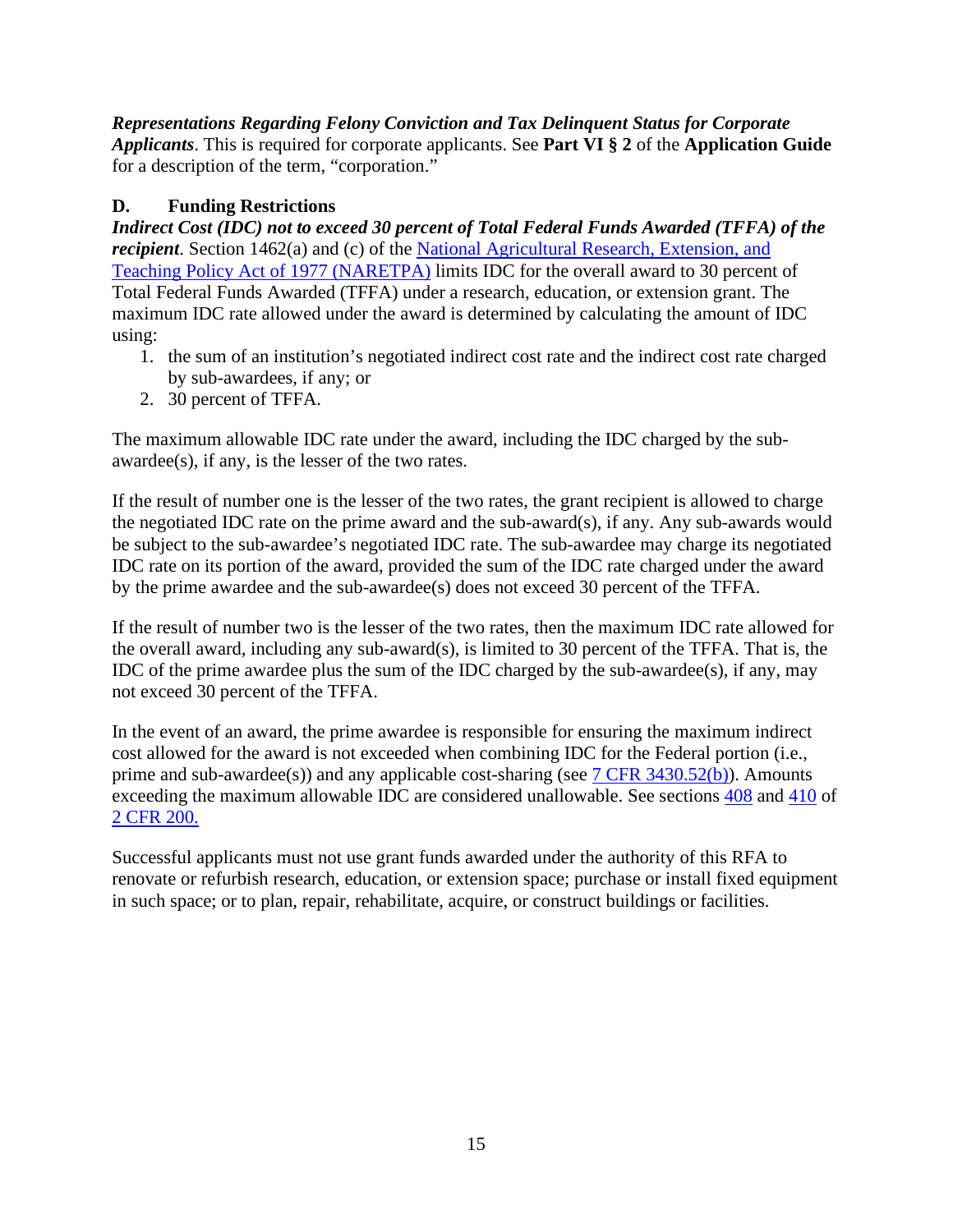## <span id="page-15-0"></span>**PART V. APPLICATION REVIEW REQUIREMENTS**

## <span id="page-15-1"></span>**A. NIFA's Evaluation Process**

NIFA evaluates each application in a two-part process. First, we screen each application to ensure that it meets the administrative requirements set forth in this RFA. All administrative requirements must be met in order for the application to proceed to the next level of review. Second, a scientific peer-review process will be used to technically evaluate applications that have met the administrative requirements using a review panel **(see** [NIFA Peer Review](https://nifa.usda.gov/sites/default/files/resource/NIFA-Peer-Review-Process-for-Competitive-Grant-Applications_0.pdf)  [Process\)](https://nifa.usda.gov/sites/default/files/resource/NIFA-Peer-Review-Process-for-Competitive-Grant-Applications_0.pdf).

#### **Scientific Peer Review Process:**

NIFA selects reviewers for the review panel based upon their training and experience in relevant scientific, extension, or education fields, taking into account the following factors:

- 1. the level of relevant formal scientific, technical education, or extension experience of the individual, as well as the extent to which an individual is engaged in relevant research, education, or extension activities.
- 2. the need to include experts from various areas of specialization within relevant scientific, education, or extension fields.
- 3. the need to include other experts (e.g., producers, range or forest managers/operators, and consumers) who can assess relevance of the applications to targeted audiences and to program needs.
- 4. the need to include experts from a variety of organizational types (e.g., colleges, universities, industry, state and Federal agencies, and private profit and non-profit organizations) and geographic locations.
- 5. the need to maintain a balanced composition with regard to minority and female representation and an equitable age distribution; and
- 6. the need to include reviewers who can judge the effective usefulness of each application to producers and the general public.

After each peer review panel has completed its deliberations, the responsible program staff of NIFA will recommend that your project is either approved for support from currently available funds or declined due to insufficient funds or unfavorable review.

NIFA reserves the right to negotiate with the PD/PI and/or the submitting organization or institution regarding project revisions (e.g., reductions in the scope of work, funding level, period, or method of support) prior to recommending any project for funding.

After the review process has been completed, NIFA sends copies of reviews, *not* including the identity of reviewers, and a summary (if applicable) of the review panel comments to the PD.

*Conflicts of interest*. NIFA takes extreme care to prevent any actual or perceived conflicts of interest that may influence the review or evaluation (see [NIFA Peer Review Process for](https://nifa.usda.gov/resource/nifa-peer-review-process-competitive-grant-applications)  [Competitive Grant Applications\)](https://nifa.usda.gov/resource/nifa-peer-review-process-competitive-grant-applications).

#### <span id="page-15-2"></span>**B. Evaluation Criteria**

A reviewer's written evaluation entails two levels of assessment. First, the reviewer summarizes how well the application addressed each evaluation criterion. After the application has been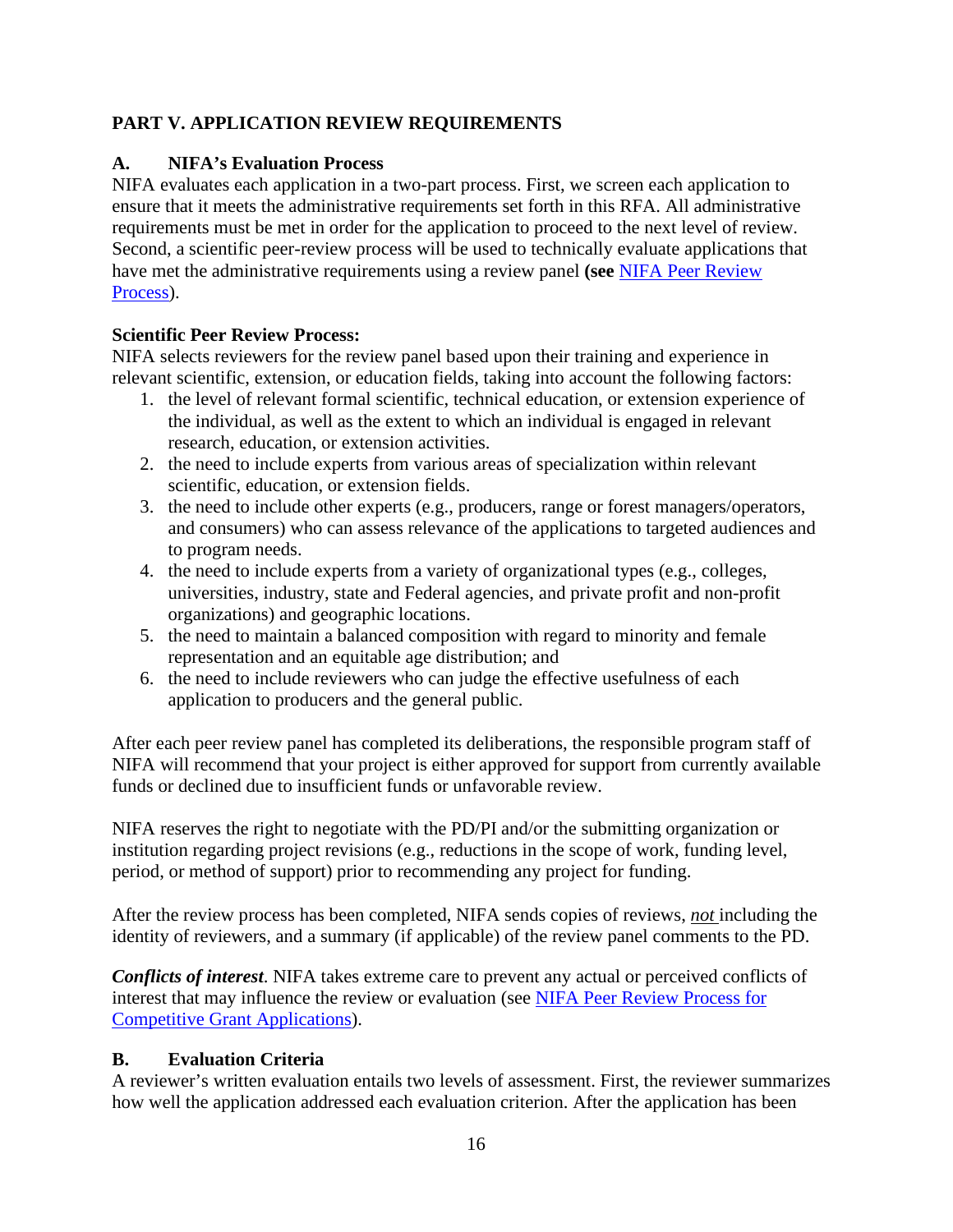assessed for strengths and weaknesses of each criterion, the reviewer then evaluates the overall likelihood that the project will have significant outcome and impact. These written reviews are used to begin panel discussions with other reviewers serving on the peer review panel. Through these discussions, peer review panelists come to consensus on the final rating and ranking of proposals. A complete description of NIFA's peer review process can be found at the NIFA website: The NIFA Peer Review Process for Competitive Grant Applications. NIFA will use the following criteria to evaluate applications for AFRP.

- 1. **Conceptual adequacy** (20% points). Application clearly states which research area(s) of alfalfa forage or seed production systems is/are to be addressed, and the specified objectives are relevant to RFA purpose and priorities and potentially attainable within project time, scope, and budget.
- 2. **Design** (40% points). The application's methodologies and analytical approaches are appropriate to project objectives, and effectively integrate the research and extension activities. The application demonstrates understanding of a whole system(s) approach and discusses how the project will contribute to a part or the whole of an integrated solution to the identified problem. Even if a single component is the focus of the project, the proposal must provide a thorough analysis of the broader systems context for why that component is critical.
- 3. **Appropriate use of a regional, interdisciplinary, and industry-engaged approach (10% points).** Application documents the bringing together of needed expertise in biological sciences, physical sciences and engineering, socio-economic sciences, extension, and program evaluation, as well as participation from principal stakeholders and partners. Project goals should address ways to increase the productivity and profitability of alfalfa forage and seed production systems.
- 4. **Outreach plan** (15% points). Application includes a detailed Extension-other engagement- outreach plan and schedule for how information, knowledge, and technology will be delivered to those served by the project. A description of how impacts will be measured and reported is included.
- 5. **Probability of Success** (5% points). The likelihood that the project will help maintain or expand the use and acreage of alfalfa grown in the U.S.
- 6. **Appropriateness of Budget** (5% points). Budget allocations should reflect the personnel and tasks associated with the activities needed to accomplish your objectives.
- 7. **Data Management Plan** (5% points). The Data Management Plan described in Appendix B ensures the integrity of the data generated by the project.

## <span id="page-16-0"></span>**C. Organizational Management Information**

Applicants must submit specific management information relating to an applicant prior to an award and update the information as needed. Applicants may only have to update their information if they had previously provided the information under this or another NIFA program. NIFA provides the requisite forms during the pre-award process. Although an applicant may be eligible for award under this program, there are factors that may exclude an applicant from receiving federal financial and nonfinancial assistance and benefits under this program (e.g., debarment or suspension of an individual, or a determination that an applicant is not responsible).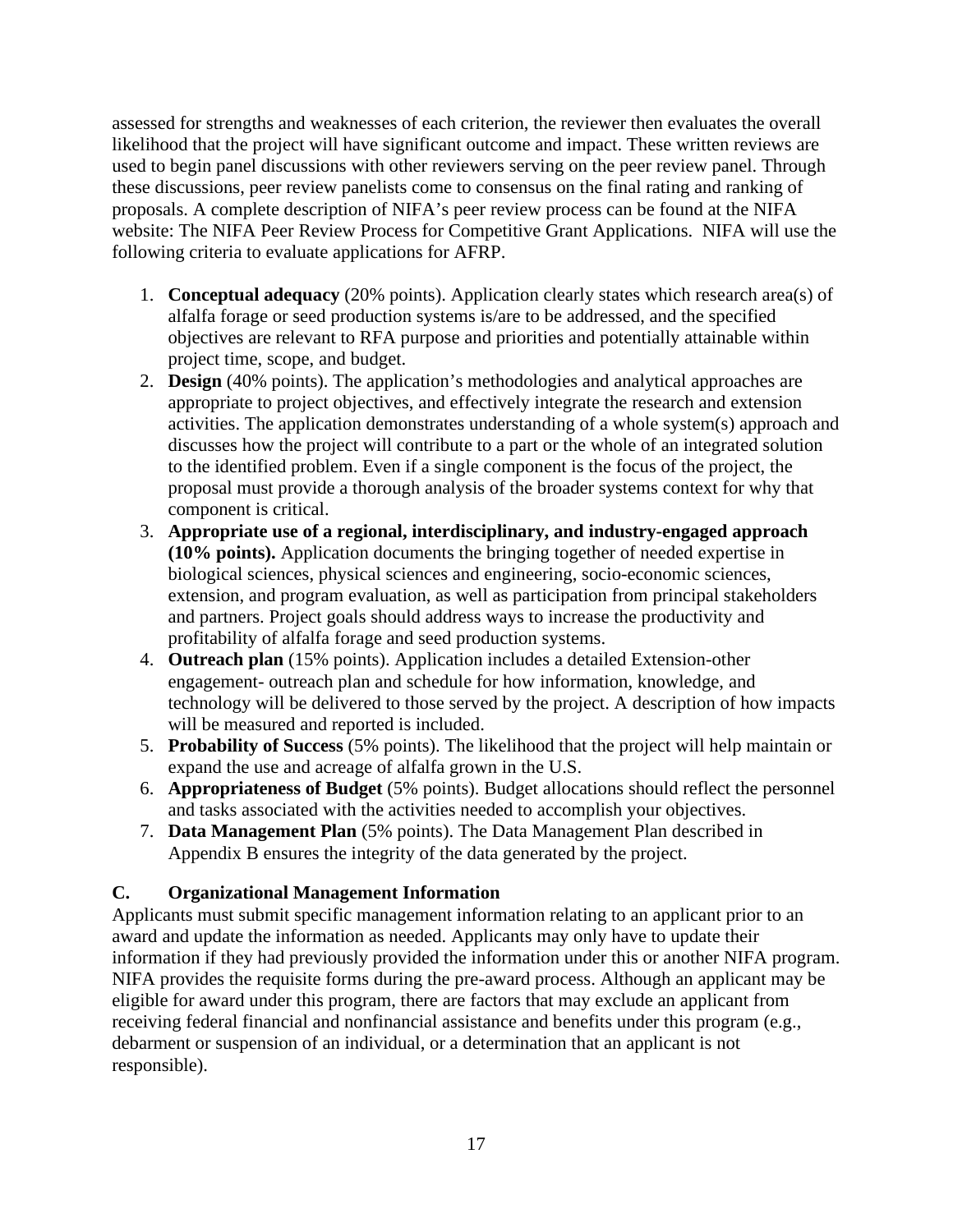# <span id="page-17-0"></span>**D. Application Disposition**

Applicants may withdraw at any time before NIFA makes a final funding decision. NIFA will retain all applications, including withdrawn applications and unfunded applications.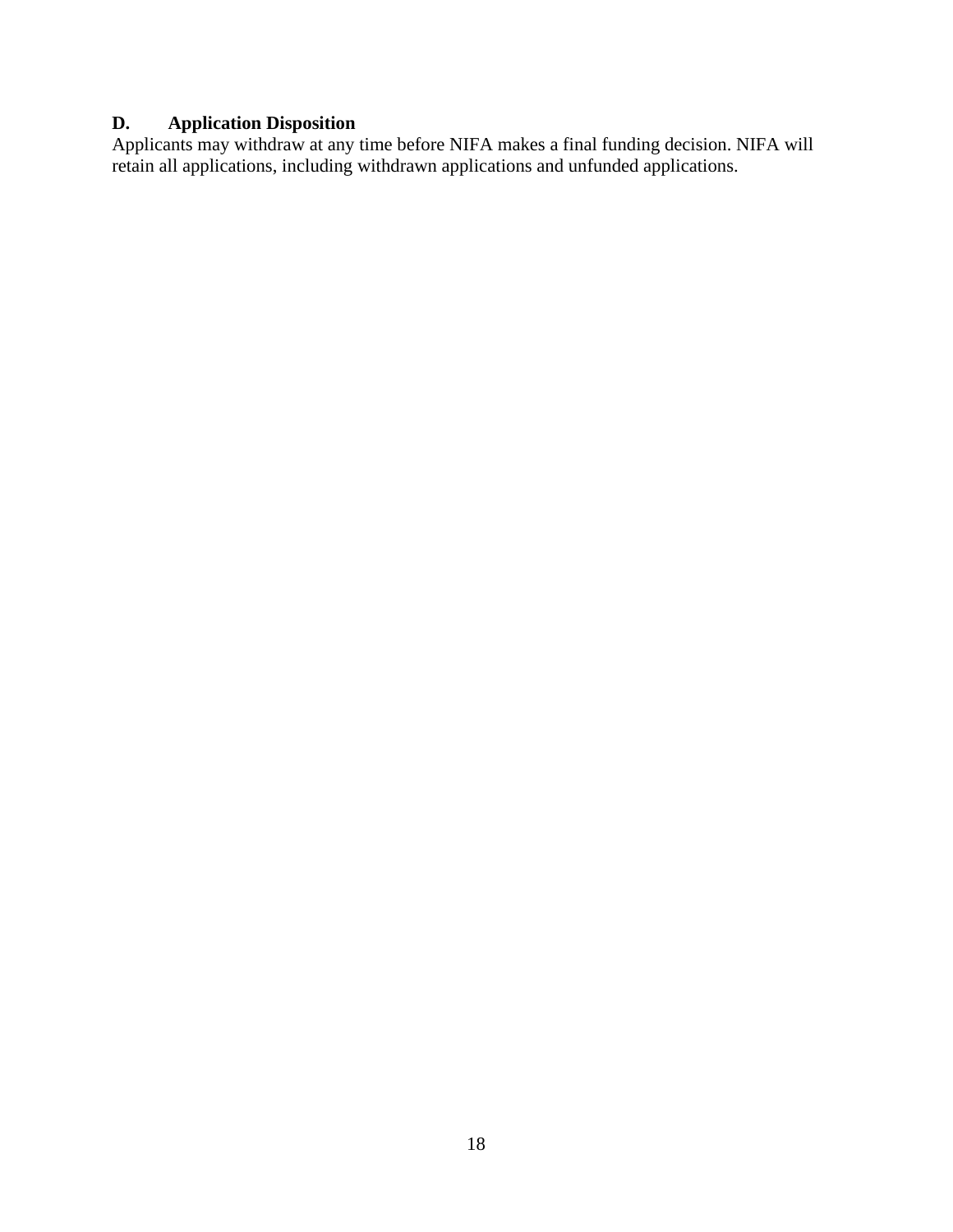#### <span id="page-18-0"></span>**PART VI. AWARD ADMINISTRATION**

#### <span id="page-18-1"></span>**A. General**

Within the limit of funds authorized, the NIFA awarding official will make grants to responsible and eligible applicants whose applications are judged most meritorious under the procedures set forth in this RFA. The date specified by the NIFA awarding official as the effective date of the grant must be no later than September 30 of the federal fiscal year in which the project is approved for support and funds are appropriated for such purpose, unless otherwise permitted by law. The project need not be initiated on the grant effective date, but as soon thereafter as practical so that project goals may be attained within the funded project period. All funds granted by NIFA under this RFA may be used only for the purpose for which they are granted in accordance with the approved application and budget, regulations, terms and conditions of the award, applicable federal cost principles, USDA assistance regulations, and [NIFA General](https://www.ecfr.gov/cgi-bin/text-idx?SID=1a74011311d649ff6313ca273791b131&mc=true&node=pt7.15.3430&rgn=div5)  [Awards Administration Provisions, 7 CFR Part 3430, subparts A through E.](https://www.ecfr.gov/cgi-bin/text-idx?SID=1a74011311d649ff6313ca273791b131&mc=true&node=pt7.15.3430&rgn=div5)

*Award Notice*. The award document will provide pertinent instructions and information as described in [2 CFR 200.211](https://www.ecfr.gov/cgi-bin/retrieveECFR?gp=&SID=c44a1f8f16917d78ba5ba676eac5fdc3&mc=true&r=SECTION&n=se2.1.200_1211) (see [NIFA's Terms and Conditions\)](https://nifa.usda.gov/terms-and-conditions).

#### <span id="page-18-2"></span>**B. Administrative and National Policy Requirements**

<span id="page-18-3"></span>Several federal statutes and regulations apply to grant applications and the projects outlined in this RFA (some are listed here: [Federal Regulations\)](https://nifa.usda.gov/federal-regulations). Unless specifically noted by statue or award-specific requirements, [NIFA Policy Guide](https://nifa.usda.gov/policy-guide) applies to all NIFA awards.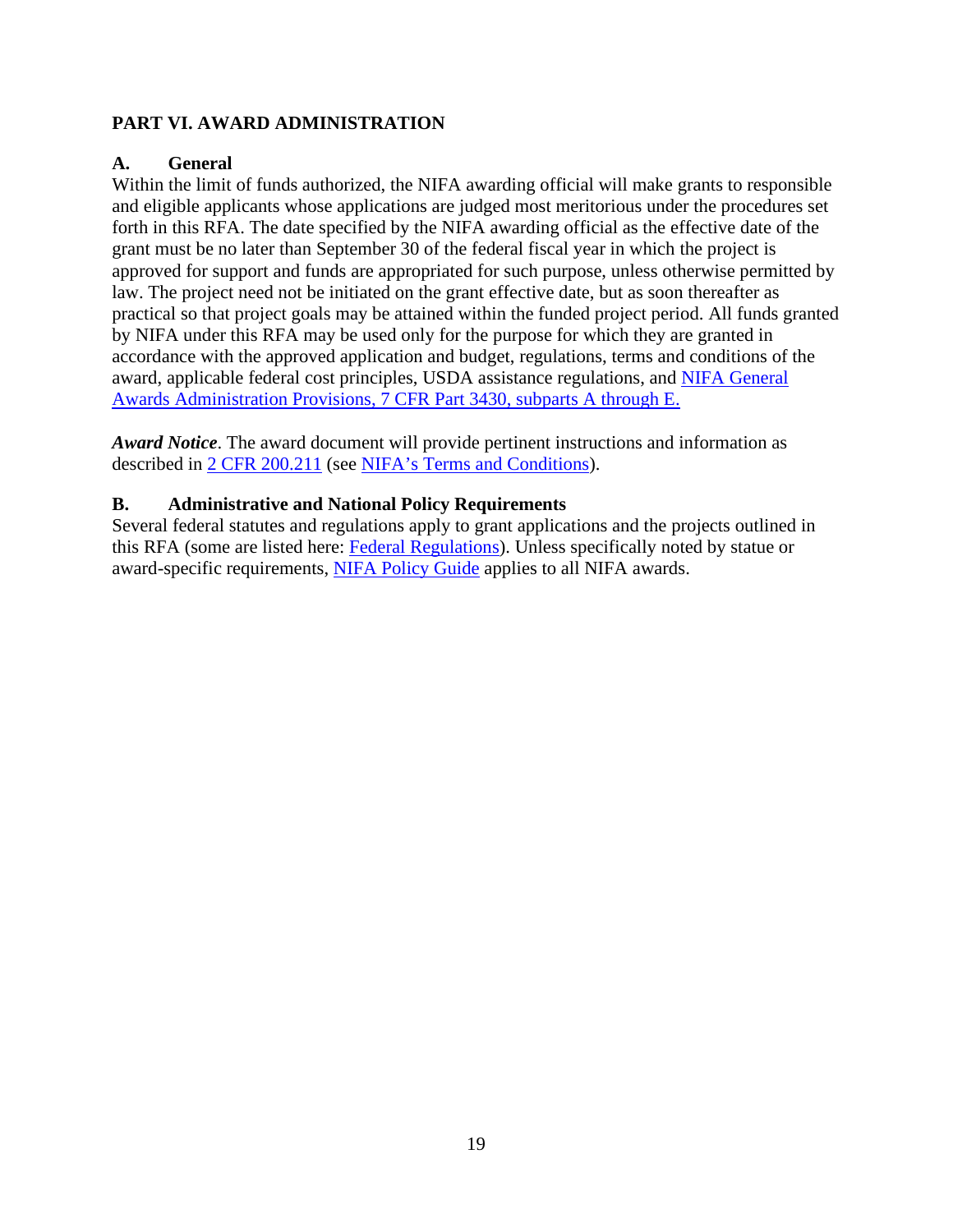## **PART VII. OTHER INFORMATION**

### <span id="page-19-0"></span>**A. Use of Funds and Changes in Budget**

*Delegation of fiscal responsibility.* Unless the terms and conditions of the award state otherwise, awardees may not in whole or in part delegate or transfer to another person, institution, or organization the responsibility for use or expenditure of award funds.

*Changes in Budget or Project Plans.* In accordance with  $2$  CFR 200.308, awardees must request prior approval from NIFA for the following program or budget-related reasons (the awardee is subject to the terms and conditions identified in the award):

- 1. Change in the scope or the objective of the project or program without prior written approval (even if there is no associated budget revision requiring).
- 2. Change in a key person specified in the application or the federal award.
- 3. Disengagement from the project for more than three months, or a 25 percent reduction in time devoted to the project.
- 4. Inclusion of costs that require prior approval in accordance with  $2 \text{ CFR } 200 \text{ Subpart E}$ [\(Cost Principles\),](https://www.ecfr.gov/cgi-bin/text-idx?SID=dc069d42776cd3451f66232d56026057&mc=true&node=pt2.1.200&rgn=div5#sp2.1.200.e) or [45 CFR Part 75 Appendix IX,](https://www.ecfr.gov/cgi-bin/text-idx?node=pt45.1.75#ap45.1.75_1521.ix) [\(Principles for Determining Costs](https://www.ecfr.gov/cgi-bin/text-idx?node=pt45.1.75#ap45.1.75_1521.ix)  [Applicable to Research and Development under Awards and Contracts with Hospitals\)](https://www.ecfr.gov/cgi-bin/text-idx?node=pt45.1.75#ap45.1.75_1521.ix), or [48 CFR,](https://www.ecfr.gov/cgi-bin/text-idx?SID=4d9d83a5cef52c19c5ff83421fa48a4b&mc=true&tpl=/ecfrbrowse/Title48/48tab_02.tpl) unless waived by the federal awarding agency,
- 5. [48 CFR Part 31, Contract Cost Principles and Procedures;](https://www.ecfr.gov/cgi-bin/text-idx?SID=4d9d83a5cef52c19c5ff83421fa48a4b&mc=true&node=pt48.1.31&rgn=div5)
- 6. Transfer of funds budgeted for participant support costs to other categories of expense [\(2 CFR 200.456 Participant support costs\)](https://www.ecfr.gov/cgi-bin/text-idx?SID=875f7422535a157681c65d5ff44deb32&mc=true&node=pt2.1.200&rgn=div5#se2.1.200_1456);
- 7. Sub-awarding, transferring or contracting out of any work under a federal award, including fixed amount sub-awards (see [2 CFR 200.333, Fixed Amount Sub-awards\)](https://www.ecfr.gov/cgi-bin/text-idx?SID=9eaf9554e1f32bf0d83aca55646e9b7e&mc=true&node=pt2.1.200&rgn=div5#se2.1.200_1333), unless described in the application and funded in the approved federal awards. This provision does not apply to the acquisition of supplies, material, equipment, or general support services.
- 8. Changes in the approved cost-sharing or matching provided by the non-federal entity; and
- 9. The need for additional federal funds to complete the project.

## <span id="page-19-1"></span>**B. Confidential Aspects of Applications and Awards**

When an application results in an award, it becomes a part of NIFA transaction records, which are available to the public. Information that the Secretary of Agriculture determines to be confidential, privileged, or proprietary in nature will be held in confidence to the extent permitted by law. Therefore, applicants should clearly mark any information within the application they wish to have considered as confidential, privileged, or proprietary. NIFA will retain a copy of an application that does not result in an award for three years. Such an application will be released only with the consent of the applicant or to the extent required by law. An applicant may withdraw at any time prior to the final action thereon.

## <span id="page-19-2"></span>**C. Regulatory Information**

This program is not subject to the provisions of [Executive Order 12372,](https://www.fws.gov/policy/library/rgeo12372.pdf) which requires intergovernmental consultation with state and local officials. Under the provisions of the [Paperwork Reduction Act of 1995](https://www.reginfo.gov/public/reginfo/pra.pdf) [\(44 U.S.C. Chapter 35\)](http://uscode.house.gov/view.xhtml?path=/prelim@title44/chapter35&edition=prelim), the collection of information requirements contained in this notice have been approved under [OMB Document No. 0524-](https://www.federalregister.gov/documents/2018/10/29/2018-23552/submission-for-omb-review-comment-request) [0039.](https://www.federalregister.gov/documents/2018/10/29/2018-23552/submission-for-omb-review-comment-request)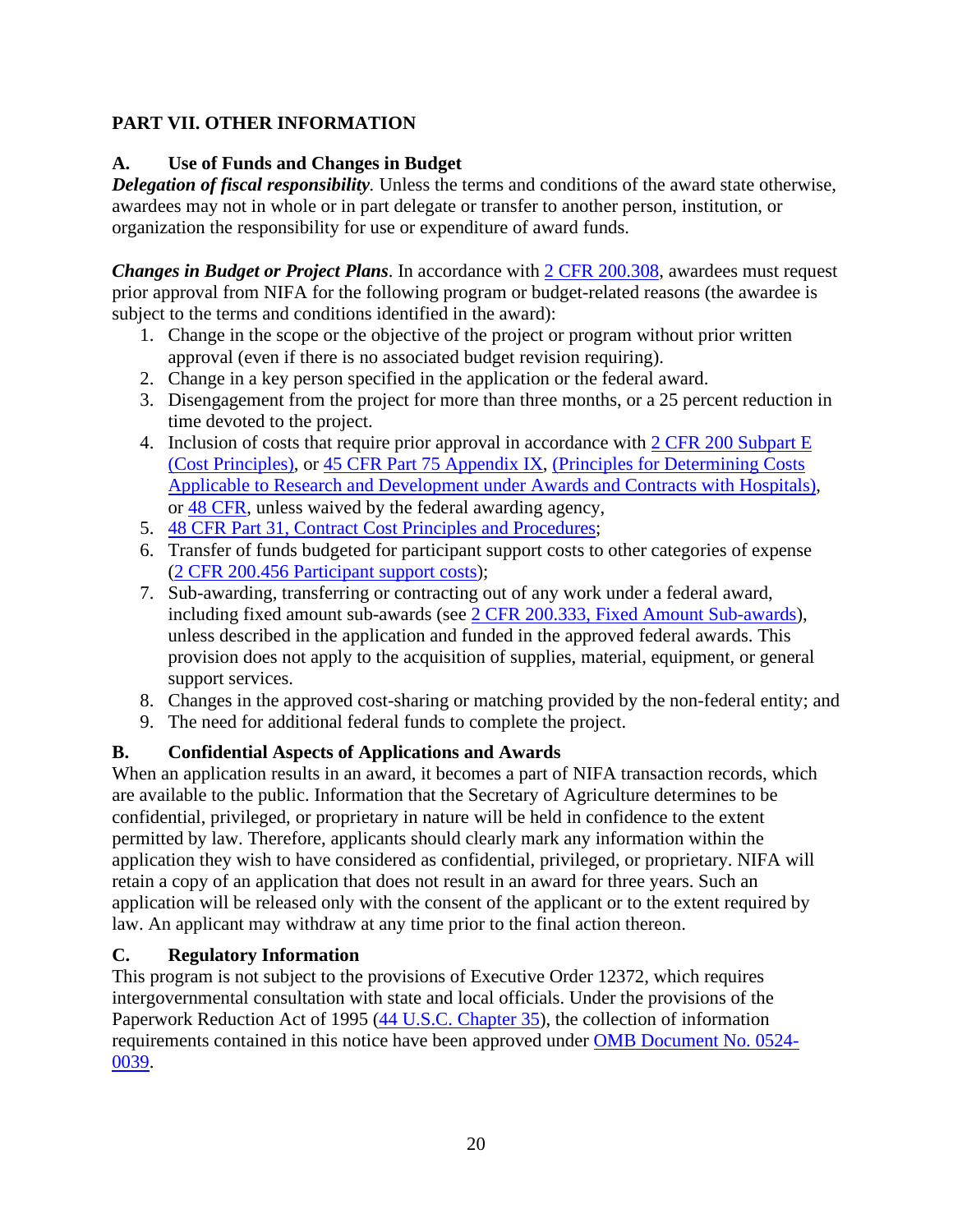#### **APPENDIX I: AGENCY CONTACT**

#### **Program Contacts**

<span id="page-20-0"></span>

| <b>Name</b>                                 | Email                    |
|---------------------------------------------|--------------------------|
| <b>Tom Bewick, National Program Leader</b>  | tbewick@usda.gov         |
| <b>Vance Owens, National Program Leader</b> | vance.owens@usda.gov     |
| <b>Megan O'Reilly, Program Specialist</b>   | megan. oreilly2@usda.gov |

For administrative questions related to;

- 1. Grants.gov, see Part IV of this RFA
- 2. Other RFA or application questions, please email [grantapplicationquestions@usda.gov](mailto:grantapplicationquestions@usda.gov)
- 3. Awards under this RFA, please email [awards@usda.gov](mailto:awards@usda.gov)

#### **U.S. Postal Mailing Address:**

National Institute of Food and Agriculture U.S. Department of Agriculture P.O. Box 419205, MS 10000 Kansas City, MO 64141-6205

#### **Courier/Package Delivery Address:**

National Institute of Food and Agriculture United States Department of Agriculture 2312 East Bannister Road, MS 10000 Kansas City, MO 64141-3061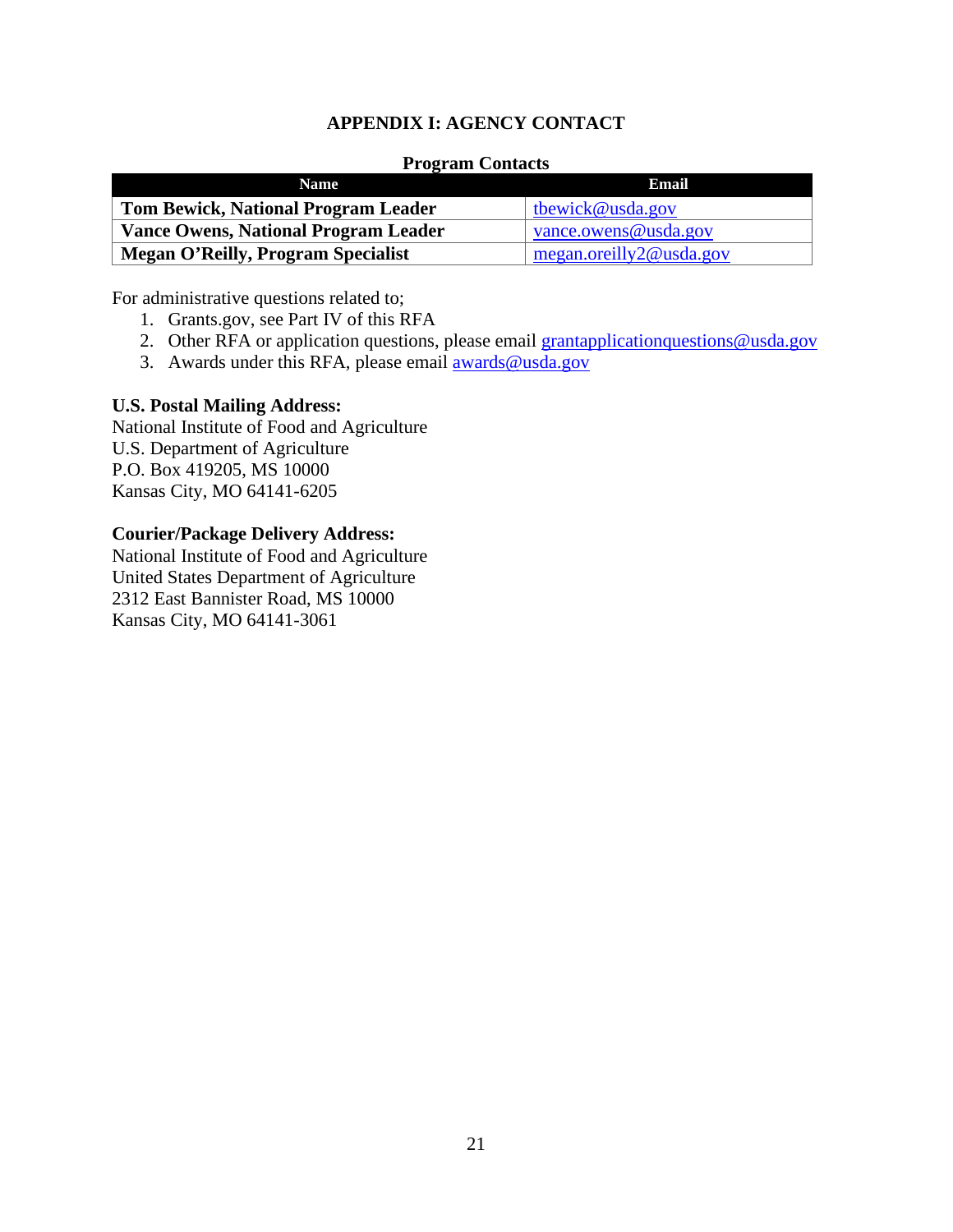# **APPENDIX II: GLOSSARY OF TERMS**

<span id="page-21-0"></span>

| <b>Name</b>                                       | <b>Acronyms</b> |
|---------------------------------------------------|-----------------|
| Alfalfa Seed and Alfalfa Forage Systems (formerly | <b>AFRP</b>     |
| known as Alfalfa and Forage Research Program)     |                 |
| <b>Authorized Representative</b>                  | <b>AR</b>       |
| Agricultural Research, Extension, and Education   | <b>AREERA</b>   |
| Reform Act of 1998                                |                 |
| Catalog of Federal Domestic Assistance/           | <b>CFDA</b>     |
| <b>Assistance Listing</b>                         |                 |
| Data Management Plan                              | <b>DMP</b>      |
| National Institute of Food and Agriculture        | <b>NIFA</b>     |
| <b>Request for Application</b>                    | <b>RFA</b>      |
| Research, Education, and Economics                | <b>REE</b>      |
| United States Department of Agriculture           | <b>USDA</b>     |